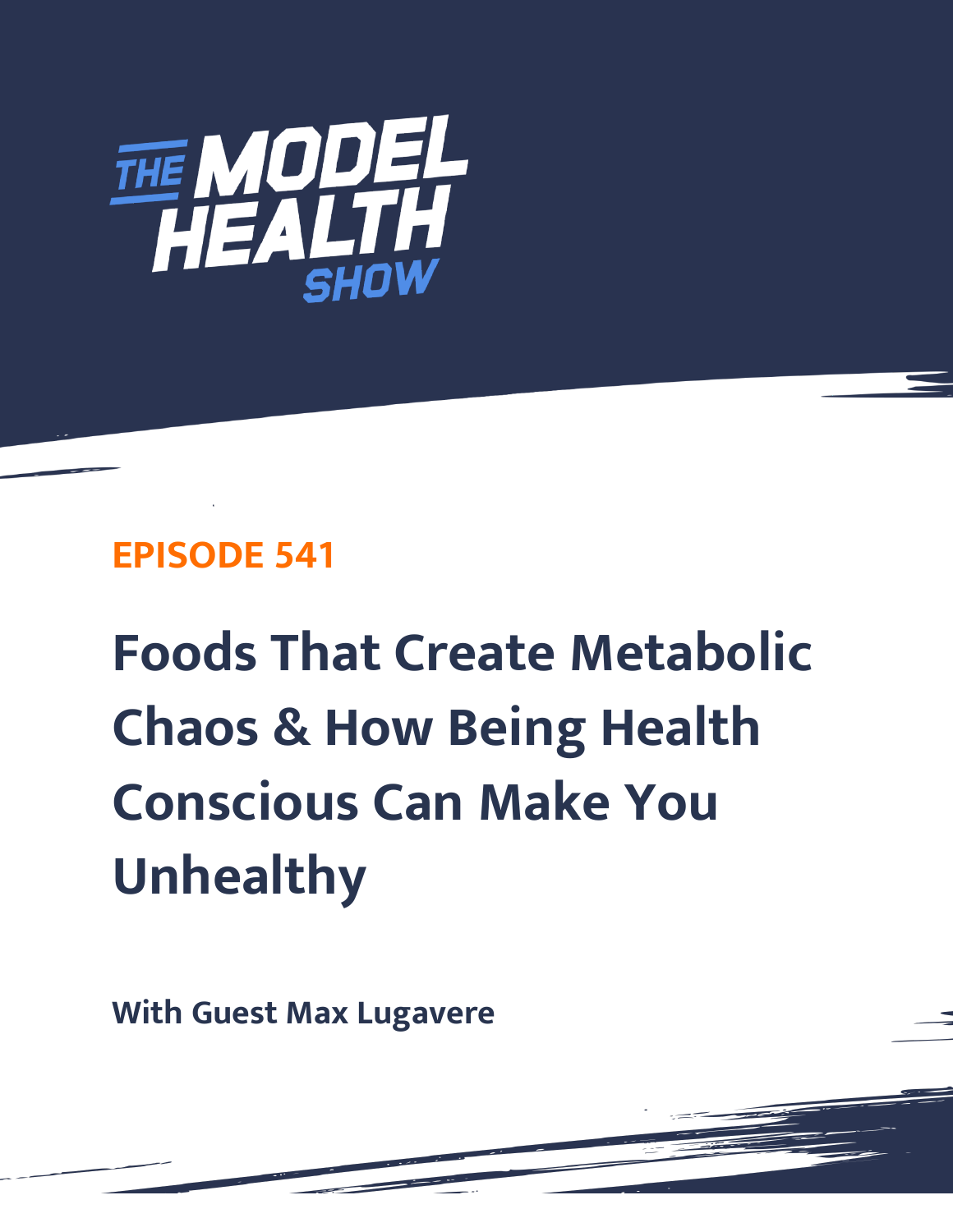# **You are now listening to The Model Health Show with Shawn Stevenson. For more, visit themodelhealthshow.com.**

**SHAWN STEVENSON:** Welcome to the Model Health Show, this is fitness and nutrition expert, Shawn Stevenson, and I'm so grateful for you tuning in with me today. I've got a question for you: Are we eating foods that aren't really foods? If you grew up anything like I did, I just had the concept that if I could eat it, it was food. And I lived in a spectrum, I lived in a snow globe, a human snow globe of delicious, processed foods. I lived in what was considered to be a food desert, but there seemed to be food all over the place. So, this concept of a food desert is putting a little attractive label onto a very dire situation. A food desert might be a place you might go on a safari, you can go on a little trip with your boo, but a food desert in reality is talking about an environment where there is a substantial, crippling lack of actual nutrition in the environment. Again, there was a lot of food around, but very little nutrition. And so today, we're going to be talking about some of the most commonly consumed food-like substances that could very well be damaging our society's metabolism and our health overall.

Plus, we're going to be talking about an interesting dynamic that can take place where we make a shift and we start to focus and target on eating more real food, things that we can actually recognize where they come from, and still possibly having a metabolic clog, having something take place where we're not getting the results that we're striving towards. What can be holding up things in that domain? Even if we've made this cognitive shift, a global expanded cognitive awareness of the damage that fake foods could be doing, and we make a shift over to eating more real foods, what can be causing an anchor to be dragging along behind us, and how can we lift the anchor so we can really set sail?

Now, looking back on this food desert that I grew up in, we also had... What's the thing that you're looking for in the desert? You're looking for something, a drink. You're going to be seeing the mirage, so, the mirage that I saw on a daily basis was the soda at the corner store. So, my favorite sodas were, again, food deserts, so we had the cheap stuff, Vess. Not everybody knows about Vess, but Vess was that half the price of the fancy sodas, the Pepsis of the world, the Coca-Colas of the world, the Sprite. So, Vess, it was just cola. It was cola. It was grape, it was strawberry. Oh, that strawberry Vess. Ah. So, these are the things that I grew up consuming, but myself, personally, I wasn't really a big fan of sodas. Of course, I would have sodas from time to time, but I really enjoyed juices.

So, depending on where you live, it might be called quarter water, it might be called a barrel juice, but those little juices, we had a little foil over top, you take your finger and pop, pop it right into that foil, and get that sweet, sweet, whatever that is, alright? Because it literally says "0% juice" on the juice. So, riddle me that, Batman, how do we solve this mystery? What is it? [So, I](https://themodelhealthshow.com/podcasts/max-lugavere-metabollic-chaos/)'[m growing up consuming these things, I](https://themodelhealthshow.com/podcasts/max-lugavere-metabollic-chaos/)'[m growing up consuming Kool-Aid, again, not](https://themodelhealthshow.com/podcasts/max-lugavere-metabollic-chaos/)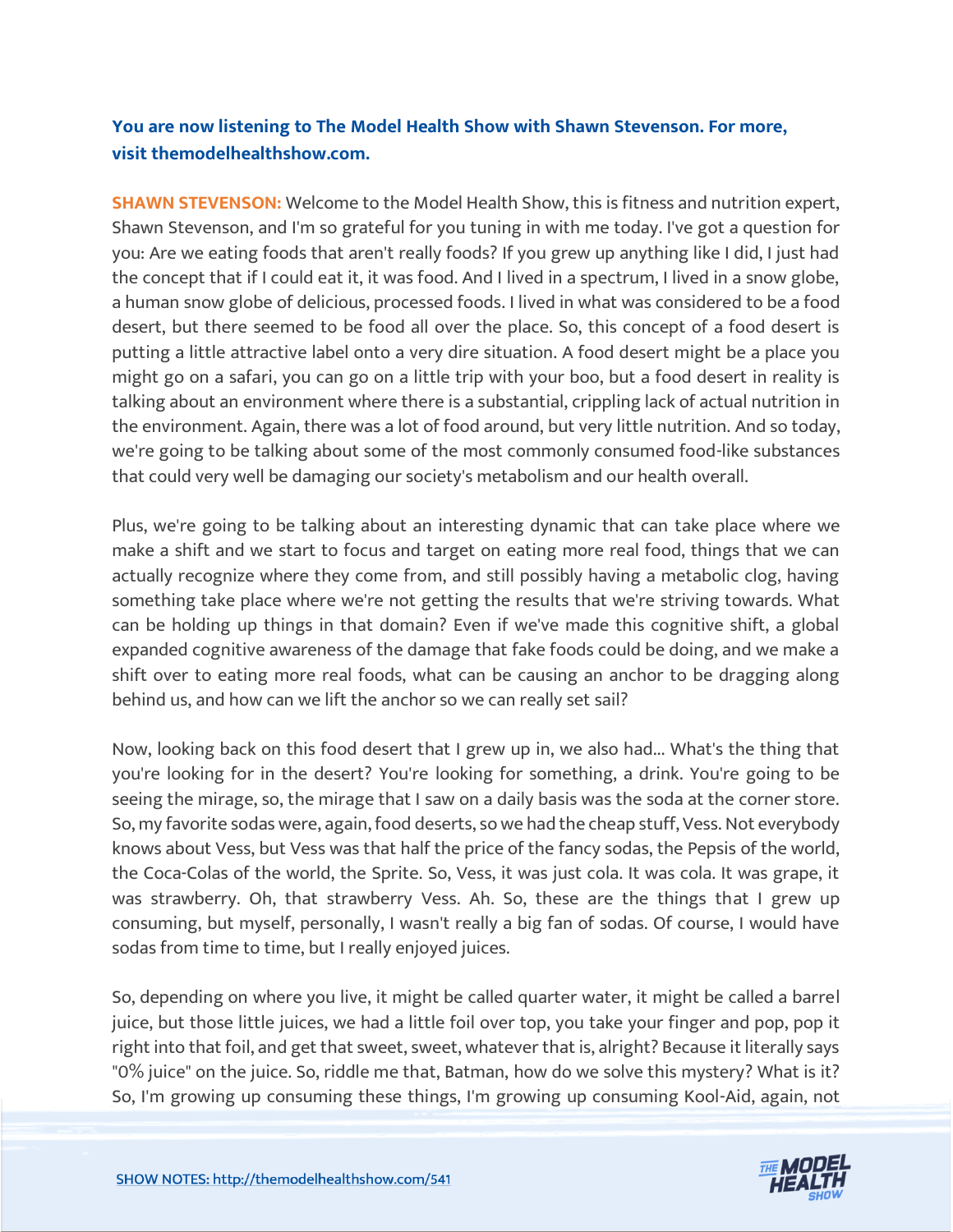having much money, we also had Flavor-Aid, so this was half the price of the Kool-Aid, we couldn't even get the Kool-Aid man jumping through our wall at our house. We have Flavor-Aid.

And so, with that said, in my house, I made the Kool-Aid, I was that guy, I know how to dabble with the sugar, get that sugar just right, and I thought I was advanced 'cause I was combining flavors, you got the two-liter pitcher, you need two-packs of Kool-Aid. I'm not just going to do two packs of the same kind, I'm going to mix that cherry, that Wild Cherry, I'm going to mix that with a little bit of this orange over here, we're going to see what happens. And a lot of times, my Kool-Aid experiments would work out. It definitely did not work out for my blood sugar and for my cognitive ability, I'm sure, but these are just the things that we were doing on a day-to-day basis.

And you know the thing about humans is that we want change, but oftentimes we don't want to change that much to achieve that change. And so, this is why having those pivots of familiarity, things that we have some kind of appeal towards because of a comfortability, something that looks familiar. So, taking somebody who's eating like I was eating, where my meal literally at my apartment when I was in college, a meal would consist of Velveeta Shells & Cheese. There's nothing else to that meal. I know you might have been expecting something else to get added on there, but my meal was a box of Velveeta Shells & Cheese. A regular meal. Are you kidding me? So having that as a meal, and then somebody telling me I need to start eating some kale salad, I mean, where is the bridge? I can't even see that. Kale, are you kidding me? It's just like not even in my universe. I'm not going to go from the Velveeta Shells & Cheese as a meal to a nice, fresh batch of sauerkraut that Shirley made. I'm not doing that. Shirley better get out of here with that sauerkraut. There's no bridge, there's no familiarity there.

And so this is why I love the way that humans can innovate and understand this, and we can do things, we can upgrade the habits that we have kind of accumulated in recent decades, and we can radically upgrade those things and create a bridge, but not just a bridge that leads to similar deliciousness, but a bridge that leads to far better health, an infusion of health, with getting real nutrients from real botanical sources into our bodies.

And so, my obsession growing up was Hawaiian punch, tropical punch, I was that punch guy. And so today, my family, these are not things that we have in our environment, we just... We don't have a wine punch on the shelf at my house, whereas that was a staple when I was a kid. And so, what we do have, however, is something that is radically upgraded, has created a bridge for many people, many kids across the country, and shout out to everybody who's implemented this with their children as well, I've gotten so many wonderful stories, and also seeing this first-hand, I might bump into some parents out there and their kids are with them [and they](https://themodelhealthshow.com/podcasts/max-lugavere-metabollic-chaos/)'[re sharing their stories with me as well. But we are taking this red juice concept and](https://themodelhealthshow.com/podcasts/max-lugavere-metabollic-chaos/) 

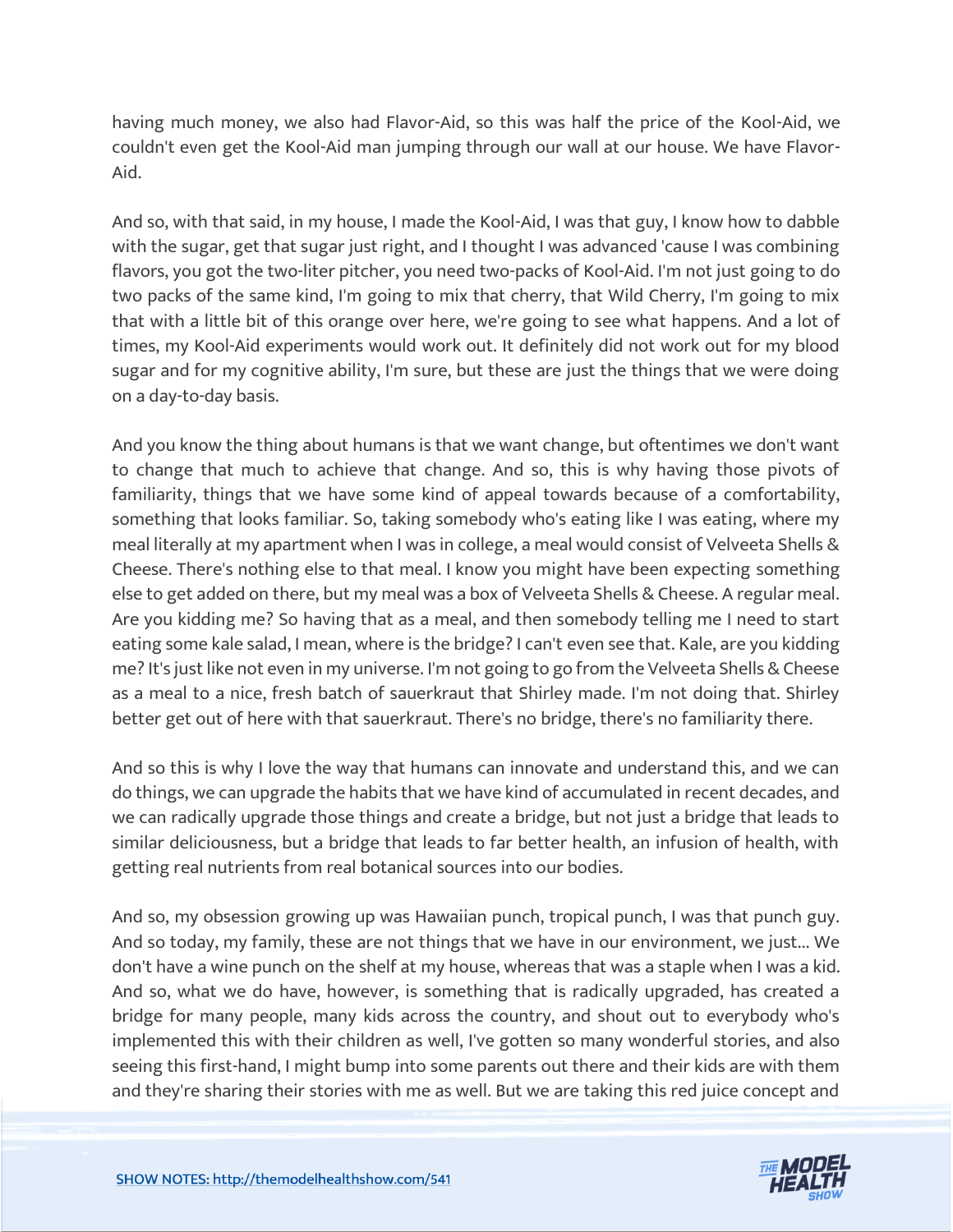we are radically upgrading it with the red juice formula from Organifi. Instead of it being based on all these synthetic compounds and artificial flavors, artificial colors, it's based on real nutrient-dense foods.

For example, acai is one of the ingredients. Acai has an ORAC value of 103,000. This means that it's about 10 times the antioxidants of most fruits that you see out there in the produce aisle. It is out of this world, but the question is, okay, we've got this remarkable source of antioxidants, which this is anti-oxidation, helping to with oxidation. A great synonym for this, as far as the human body, is likened to metal rusting, that process of aging. So, if we have excessive reactive oxygen species accelerating the oxidation of our tissues, this is when we see accelerated aging taking place. So, this is why antioxidants are super important part of this conversation but getting it from foods that are just so dense in this nutrition.

But the key is, okay, we see it on paper, but how does it actually show up in our bodies? Well, a study that was published in the Journal of Agriculture and Food Chemistry found that acai actually raised participants' antioxidant levels, demonstrating specifically how effectively it's absorbed through our intestines, through our gut. It's actually absorbed and gets into our system, into our bloodstream. And researchers at the University of Michigan published data finding that blueberry intake can potentially affect genes relating to fat-burning. Guess what else is in the red juice formula? Blueberries. Another thing that's in this formula: Beets. Beet has just skyrocketed as far as human performance, as far as exercise, as far as competition. Folks who are doing athletic competitions, this is one of those... Legal boost is coming from beets. A study published in the Journal of Applied Physiology showed that drinking beet juice boosts stamina up to 16% during exercise and training.

Come on. These are just some of the ingredients in this remarkable red juice formula. And not to mention the reishi, not to mention the cordyceps, not to mention the adaptogenic things that are in there, like rhodiola and Siberian ginseng. It's amazing. Kid-tested, mother-approved, kids love the red juice as well. Head over to organifi.com/model, and you're going to get 20% off their incredible red juice formula. That's O-R-G-A-N-I-F-I.com/model, for 20% off. Now, let's get to be Apple Podcast review of the week.

**ITUNES REVIEW:** Another five-star review titled "So inspiring" by Gret Hill. "The Model Health Show has quickly become my favorite podcast, Shawn's positive energy and humor, the mountains of evidence and research shared, and giving us the tools to take control of our health and life in a natural positive uplifting way."

**SHAWN STEVENSON:** That's what it's all about. Thank you so much for sharing that review over on Apple Podcast, I appreciate it immensely. And if you've yet to do so, please pop over to [Apple Podcast and leave a review for the Model Health Show. And on that note, let](https://themodelhealthshow.com/podcasts/max-lugavere-metabollic-chaos/)'[s get to our](https://themodelhealthshow.com/podcasts/max-lugavere-metabollic-chaos/)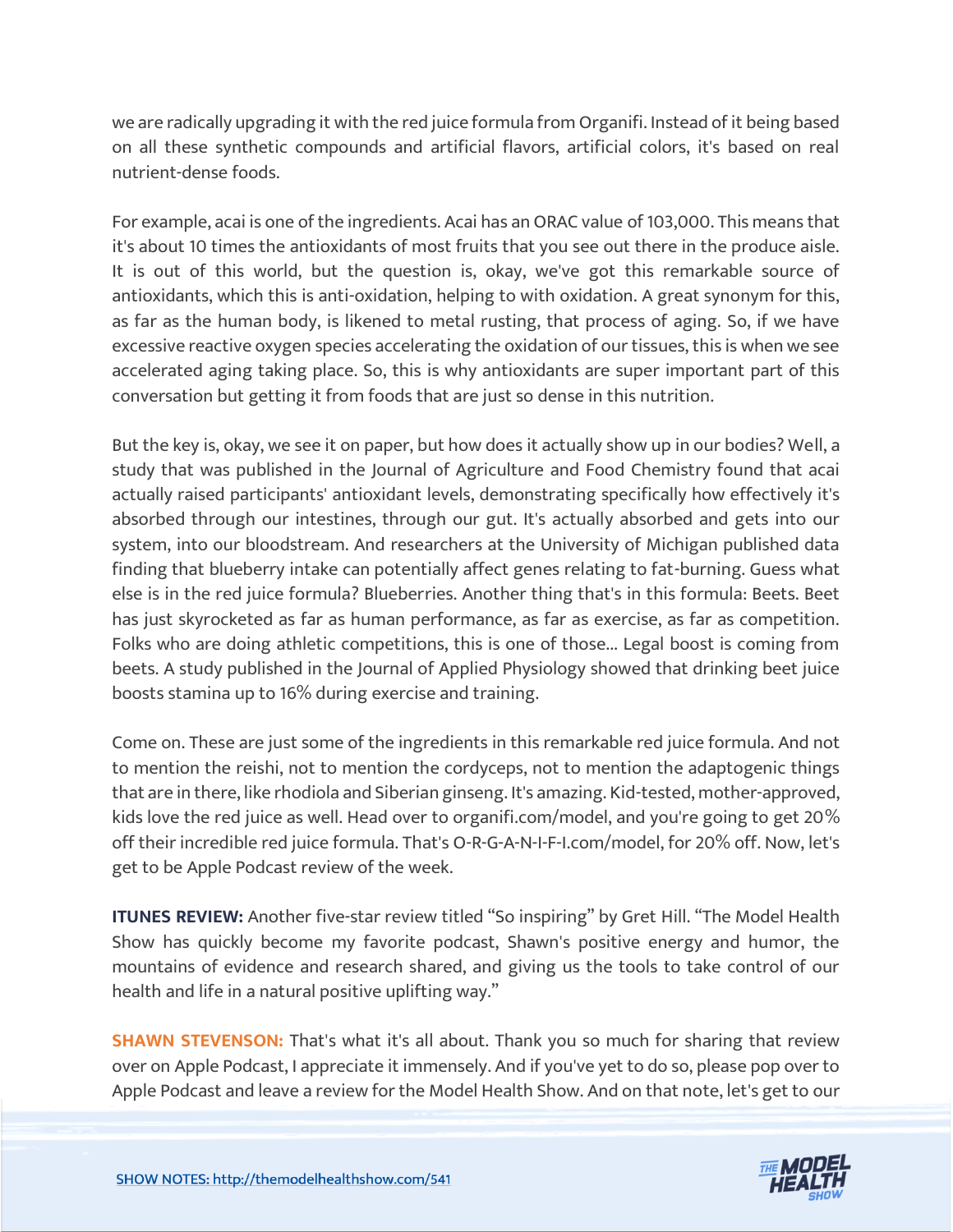special guest and topic of the day. Our guest today is a health and science journalist, and the author of the New York Times best-selling book, Genius Foods: Become Smarter, Happier, and More Productive While Protecting Your Brain for Life, and I'm talking about none other than Max Lugavere. Max is also the host of the phenomenal health and wellness podcast, titled The Genius Life, and he regularly appears on major television shows like The Dr. Oz show, The Rachael Ray Show, and The Doctors. And he's back here on the Model Health Show to talk about all thing's food and nutrition, and now, we're going to jump into this conversation with the amazing Max Lugavere. My guy Max, welcome back to the Model Health Show.

**MAX LUGAVERE:** Thanks for having me, Mr. Shawn Stevenson, always great to see you.

**SHAWN STEVENSON:** Yes, it is a pleasure, man, here at the new studio.

MAX LUGAVERE: It's beautiful.

**SHAWN STEVENSON: Thank you. Thanks for stopping by man.** 

MAX LUGAVERE: Thanks for having me. Every time I get to see you, it's always great. We always have such a wonderful mind-meld, and you've been on my show a bunch of times at this point, my audience loves you, and yeah, you've been putting such good stuff out into the world, so it's really an honor to be sort of in your orbit.

SHAWN STEVENSON: Thank you, man. Thank you, I appreciate that so much, and you're one of my favorite people. And the thing I admire about you most, which is just... It just resonates with me so much, is that you just pay attention to data, and you are a big fan of results, what actually works in the real world. So, the first thing I want to ask you about is, what are some of the commonly consumed foods that people are out there eating on a regular basis that could actually be hurting them, that could be hurting their metabolism and their health overall?

MAX LUGAVERE: Yeah, such a good question. I feel like there are a lot of foods out there that have this sort of health halo, perhaps even marketed as superfoods, which is not a scientific term; it's a term invented by food marketers. And many of these foods are not just meaningless in terms of potential for health benefit, but actually can harm you. So, one of the, I think, most pervasive healthy foods with a healthy halo [out there are commercial fruit smoothies. So, we](https://themodelhealthshow.com/podcasts/max-lugavere-metabollic-chaos/)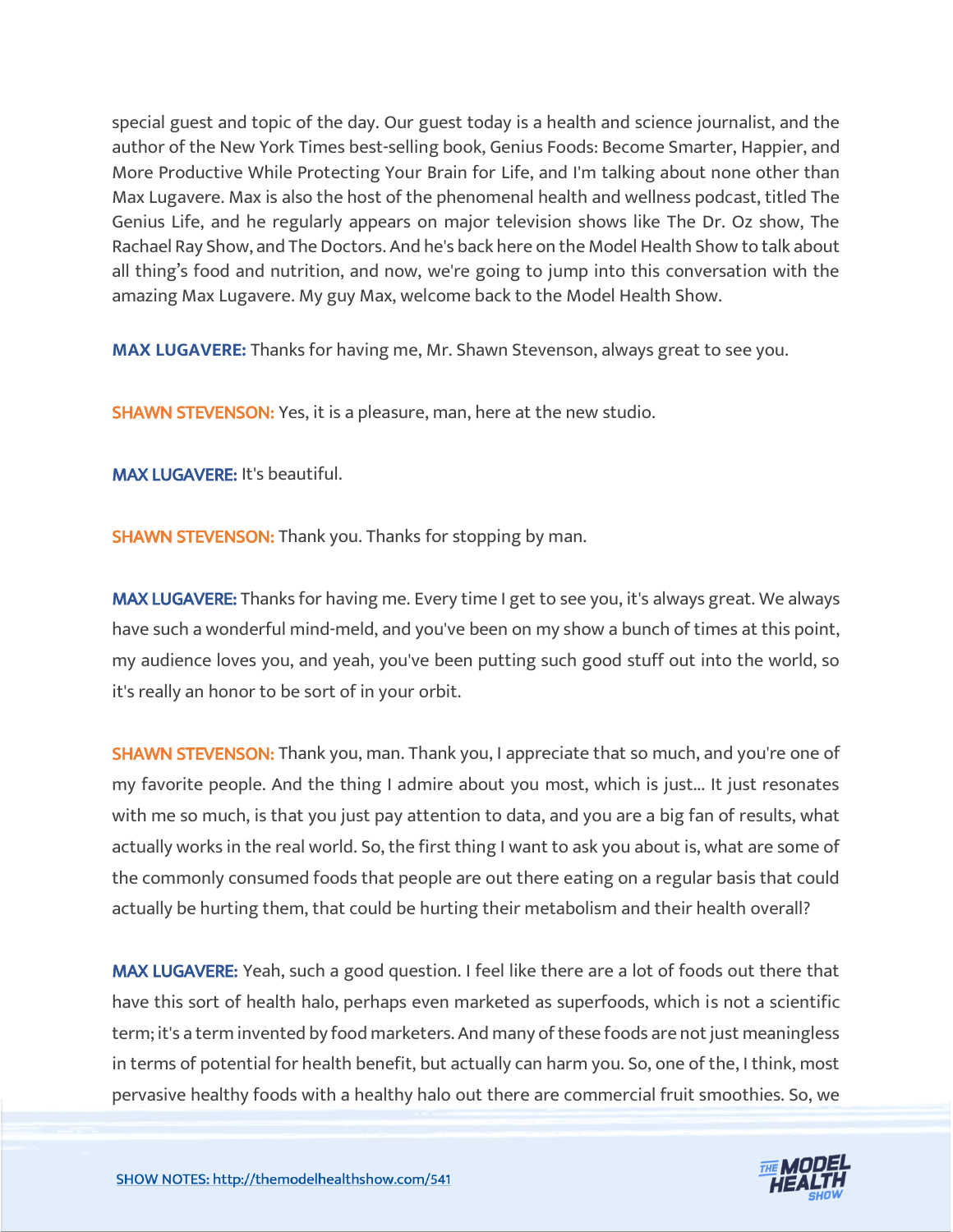all kind of know about fruit juices, fruit juice, you have a savvy audience, right, we all know at this point that you can cram as much sugar into your average fruit juice as a soft drink, as soda, but I think people still buy these commercial fruit smoothie drinks, whether they're made on the spot or whether they're pre-packaged, thinking that you're actually adding something beneficial to your health.

But when you consume these kinds of beverages, first of all, they pack so many calories into such a small form factor that it can be really easy to over-consume your calories for the day, which I think we all tend to debate what the root cause of obesity is, we have the insulin obesity model, we have the energy balance model, and I think the truth is somewhere actually in the middle, we need a new model to describe the root cause of obesity and particularly the obesity epidemic that we're now seeing around the world, one of the most pressing epidemics that we're seeing.

But commercial fruit smoothies, they are generally calorie-laden bombs of usually a very high amount of fructose. About 70% of people are actually... Have issues with fructose absorption called fructose malabsorption, which can create problems in the gut, ranging from diarrhea to bloating to gas. This is one of the reasons why the consumption of fruit smoothies, which, again, we tend to think of as being benign, equivalent, even, to eating whole fruit, can leave people with digestive problems. So, when it comes to fruit consumption, I'm a big fan of whole fruit, I think that it's very hard to argue against the consumption of whole fruit, but whole fruit is inherently satiating. First of all, when we're... Even before we consume a piece of whole fruit, we initiate what's called the cephalic phase of digestion. So, cephalic basically means your head, so it's like the phase of digestion prior to food actually even entering your stomach and your GI tract. You see the food, you smell the food, our salivary glands start to activate, pumping out enzymes like amylase into our mouth so that we can properly absorb and break down starches and fruit. We begin to secrete insulin; gastric juices start flowing. So, all this happens and continues to happen as we're biting into and chewing a piece of whole fruit. None of this is able to happen when you plow into a fruit smoothie, because of just the rate at which we consume these items. So, I think that's a major problem.

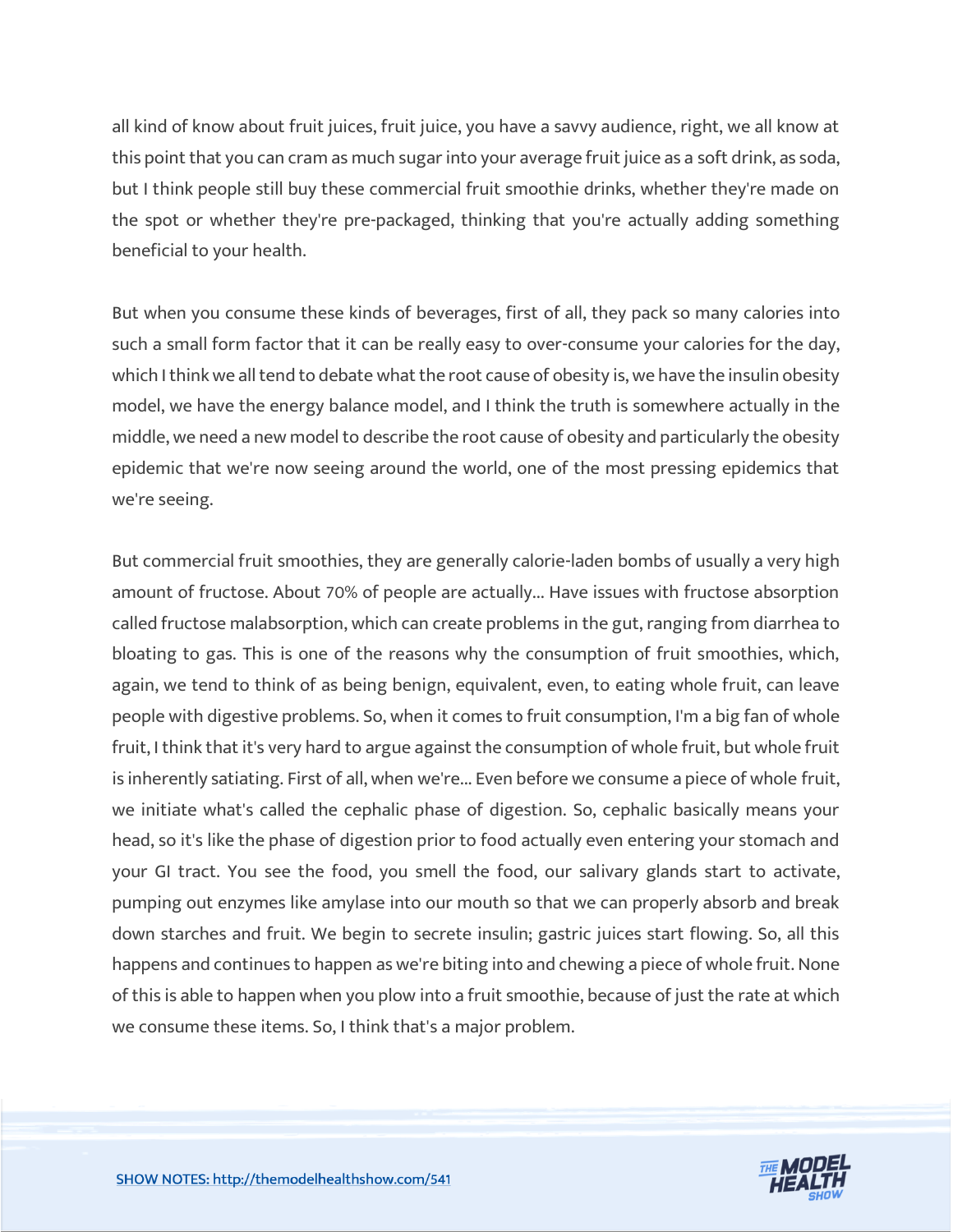SHAWN STEVENSON: Yeah. Man, this one is... It's already so blatantly obvious, but I was definitely seduced by that marketing, I'm thinking back when I was in college. And actually, when I met my wife, we were both attending the University of Missouri, St. Louis, and I was the health guy, I was a strength and conditioning coach at the university gym and I shifted over my course work, now I'm studying more... Getting back into biology and all the things that I detested earlier on now that I'm helping people, and so, I was drinking these Naked juices.

MAX LUGAVERE: Oh, yeah, they're the worst.

**SHAWN STEVENSON:** Shout out to Naked, Naked juices, and the one that I would drink the most was Green Machine, because I still, at that point, had never eaten a salad in my life. But I'm like, "I'm getting my greens in!" It was like 64 grams of sugar or something like that, so like 12, 13, 14 teaspoons. And so, I'm just... Even to the point where my wife and I had a class together, it was a marketing class, and I was like, this little team that we had, she was actually in my team, happened to be, and then there was this other person. I was like, "Let's do our marketing presentation on Naked juice. This is amazing stuff." And so, of course, I led the presentation. But now, looking back on it, and I would see even post-having it, the kind of going from that hyper to hypoglycemia experience, just having his crash take place, essentially, and I just brush it off as normal. So, I'm so glad that you brought this up. We can consume so much sugar so quickly and we don't really realize it.

MAX LUGAVERE: Well, it's not just the sugar quantity; it's the fact that fruit sugar is, for the most part, it's some combination of fructose and glucose, but we have a finite capacity to properly absorb fructose in the gut, and as I mentioned, a significant portion of people experience fructose malabsorption, whether or not they have any pre-diagnosed GI condition. And so, they could be chugging along, no pun intended, with these smoothies on a daily basis, experiencing severe GI upset, and that can present a major problem to people. And also, fructose is a major driver of non-alcoholic fatty liver disease, which we see a lot of in this country. And not to demonize sugar found in whole fruit, but today, we tend to over-consume fructose because we consume lots of sugar-sweetened beverages, and most people...

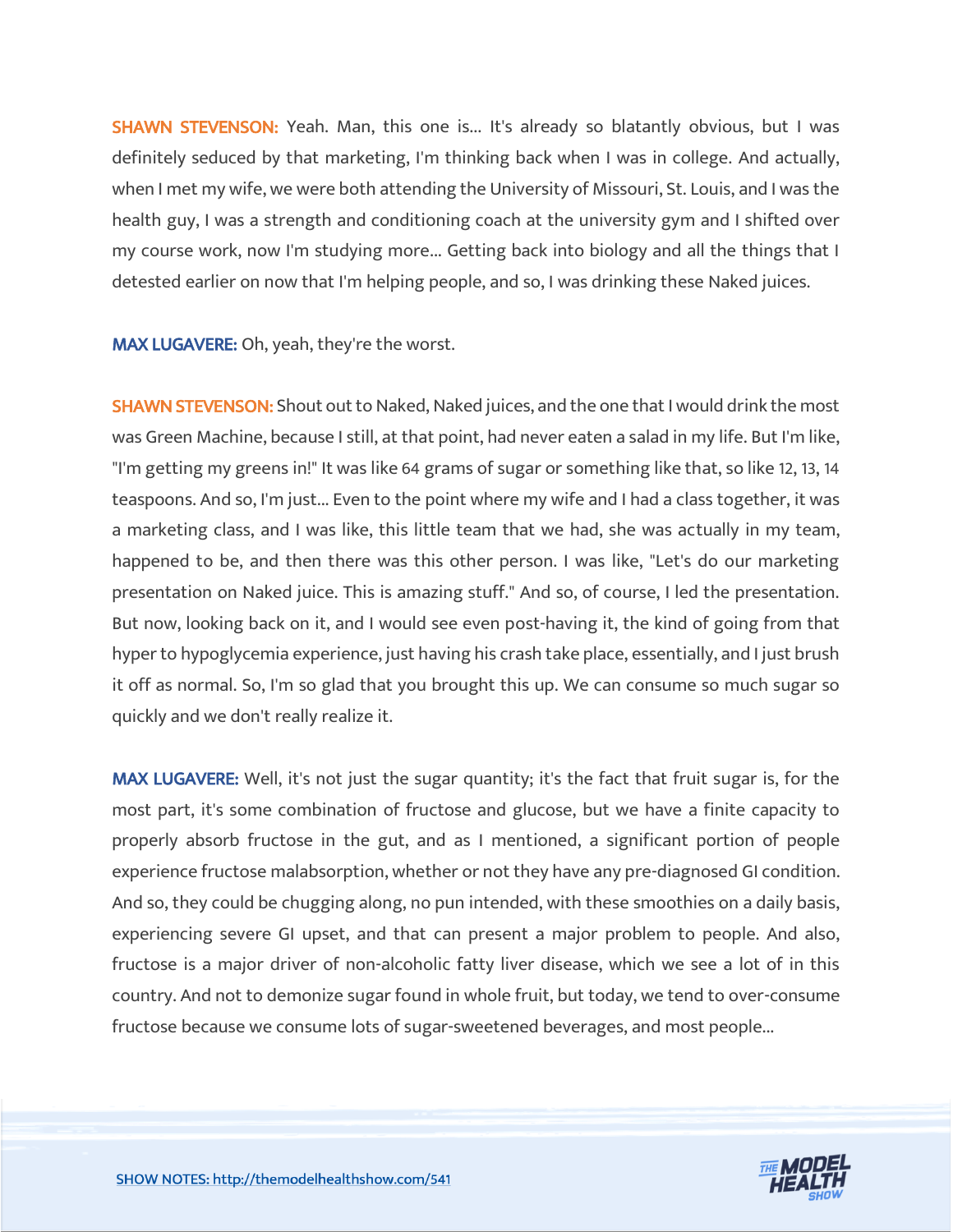The thing about fructose that's interesting is that if you're in a calorie deficit, people who are in a calorie deficit, their bodies are pretty resilient, you can eat a lot of... You can eat pretty much whatever you want, when you're in a calorie deficit and your body will tend to roll with the punches, but that's not common in the United States, in the Western world, the vast majority of people are actually not in a calorie deficit for any significant period of time; they're in a calorie surplus. This one of the reasons why by the year 2030, one in two adults are going to be not just overweight, but obese. And so, in that milieu, in the milieu where we're all chronically over-consuming calories, you add excess fructose into the mix, and it's a recipe for disaster, it causes your liver to export fat.

There was a paper that was published, 'cause I know you love to bring the references, I believe it was the Journal of Scientific Reports, where they found that in young healthy men, so these were men that were not overweight, that feeding of fructose and sucrose, sucrose is 50% glucose, 50% fructose, it led to their liver starting to create fat, export fat. It's called de novo lipogenesis, and this is something that easily happens when we over-consume fructose. So that's why I'm very cautious about when it comes to consuming any kind of fruit juice or anything like that, which I think people are way better off avoiding, but even these fruit smoothies. With a fruit smoothie, yes, you get a bit of fiber, but many commercial fruit smoothies, they will tend to add fruit juices into the mix that they aren't super transparent about. So even Naked Juice, it's not 100% pureed fruit; sometimes they'll add fruit juices, and I think this is another area where I think we all need to be a lot more cautious.

I don't know if people know this, but China is one of the world's largest exporters of fruit juice, in particular apple juice concentrate, but about 70% of the apple juice concentrate consumed in the United States comes from China. And there was this big expose, this finding a couple years ago, where they found that fruit juices that were marketed to babies had very high levels of arsenic and lead, which are known neurotoxins. So, we want to be really cautious and do our best to eliminate fruit juices. And I think when it comes to fruit smoothies, we, yeah, definitely should do our best to eliminate those from our diets.

**SHAWN STEVENSON:** Yeah. And this is the difference between something that is healthy and [something that is framed as healthy.](https://themodelhealthshow.com/podcasts/max-lugavere-metabollic-chaos/)

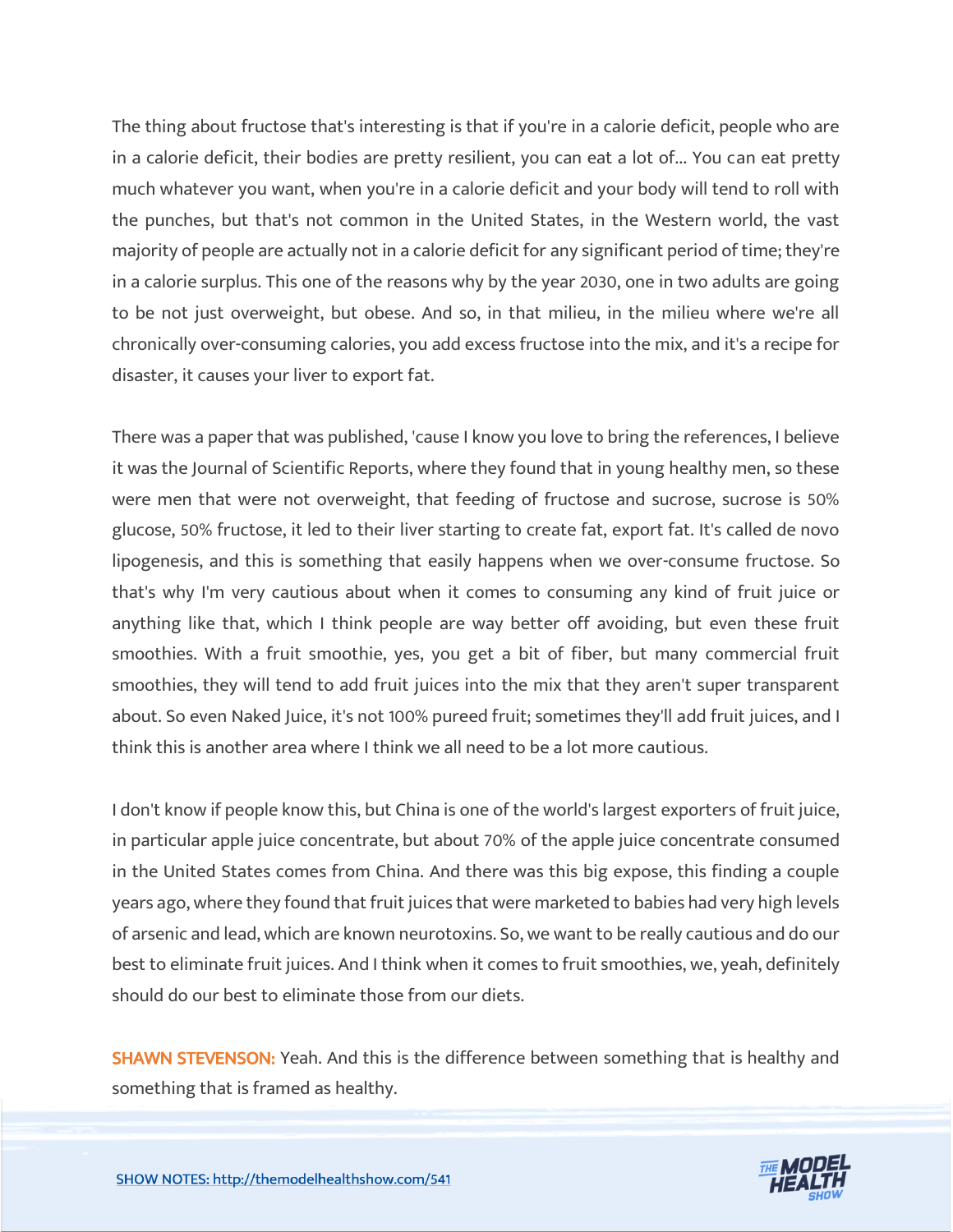#### MAX LUGAVERE: Yeah.

**SHAWN STEVENSON:** And I love the fact you reiterated multiple times, of, the fruit isn't the problem. And now we have camps, of course, that are demonizing fruit. And of course, this might be depending upon your unique metabolism, something to be cautious about with certain fruits that have been wildly hybridized or whatever the case might be, but in general, you're not going to get the same metabolic chaos that takes place.

#### MAX LUGAVERE: Yeah.

**SHAWN STEVENSON:** And mentioning what can happen with the liver, this is because fructose is digested differently in the body. This is another framing that takes places, is fruit or fructose or these juices don't spike your blood sugar; they're not high-glycemic.

#### MAX LUGAVERE: Right.

**SHAWN STEVENSON:** Right? And this is because the brunt of the weight of it is getting hit by your liver. Your liver has to process it first. It can just start printing out fat if you're overbearing on your liver.

MAX LUGAVERE: Yeah, absolutely. So, fructose actually has a glycemic index of... I think it's about 19 or 20. And glycemic index, the root origin of the word "glycemic" is "glucose." There's obviously a shared suffix there, or prefix. And so, you're absolutely right. Fructose has been marketed and sweeteners that are predominantly fructose are marketed as being diabeticfriendly because they don't elevate your blood sugar, but that's precisely because fructose, as you mentioned, it goes straight to the liver, and its primary function is it re-glycogenates the liver. So your liver has the ability to store some capacity of sugar. It's about 100 to 125 grams of sugar in the form of glycogen, and your muscles have the capacity to store another 400 grams of sugar. So your body's total sugar storage capacity, it's finite and it's fairly limited. It's about 500 grams, give or take, depending on your body size. That obviously plays a role there, [but unlike glucose, which enters your blood, spikes your blood sugar, and is ideally sucked up](https://themodelhealthshow.com/podcasts/max-lugavere-metabollic-chaos/) 

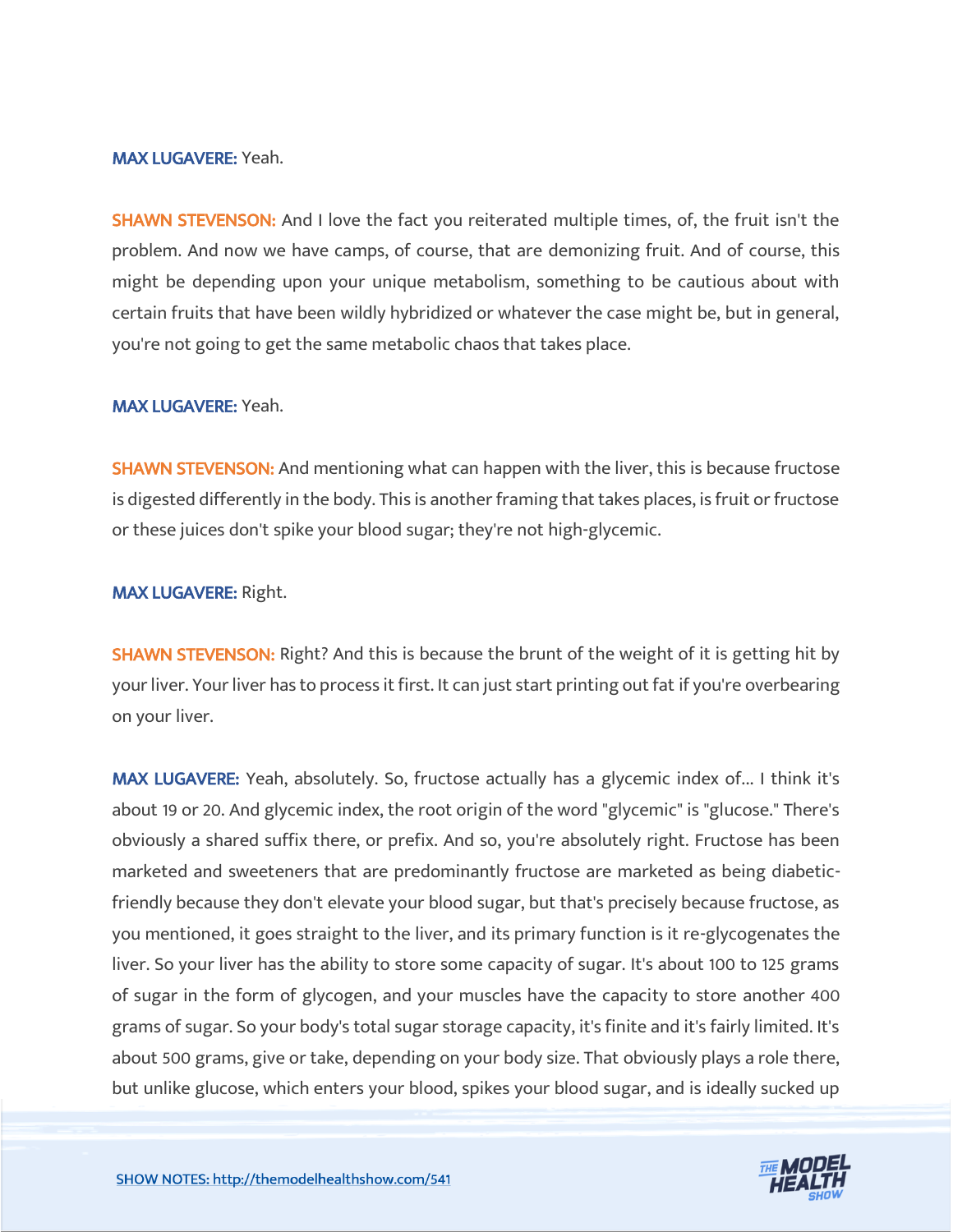by your skeletal muscle to serve as an energy substrate for later on, usually when we're doing high intensity exercise, we're grateful that we have sugar in our muscles 'cause it helps us power through high-intensity anaerobic exercise, like when we're weight training or boxing or what have you.

But fructose has a different digestive and metabolic path. It goes straight to the liver. And for the most part, in the milieu of the standard American diet, the fact that leisure time physical activities is at an all-time low, our livers are already full of glycogen. So, we have the storage, this finite storage capacity, and what happens when your liver is full of sugar and you're just adding more sugar to it? You're saying... The liver is like, "What am I supposed to do with this?" It's going to create fat, and it's going to export that fat into circulation. So that's one of the reasons why people... One of the mechanisms by which people experience high elevated fasting triglycerides. It's because their livers are just... They're continually exporting fat.

SHAWN STEVENSON: Little not-so-fun fact: Liver disease is in the top 10 causes of death in the United States, and you never hear a peep about it.

#### MAX LUGAVERE: Yeah.

**SHAWN STEVENSON:** And it's just getting absolutely beat down with our lifestyle. So, let's talk about another one of these commonly accepted as healthy foods that very likely are hurting people's metabolism.

#### MAX LUGAVERE: Yeah.

SHAWN STEVENSON: Another one of these that I saw you mention was... And you, of everybody, you've been really the foremost voice in talking about the benefits of olive oil, but there are these olive oil "blends" out there. Let's talk about that.

MAX LUGAVERE: Definitely. This is, again, where marketing trumps even reason. Extra virgin olive oil is an incredible food. It's a food that humans have been creating for thousands of [years, because the way that you create extra virgin olive oil is very simple. You just crush olives,](https://themodelhealthshow.com/podcasts/max-lugavere-metabollic-chaos/)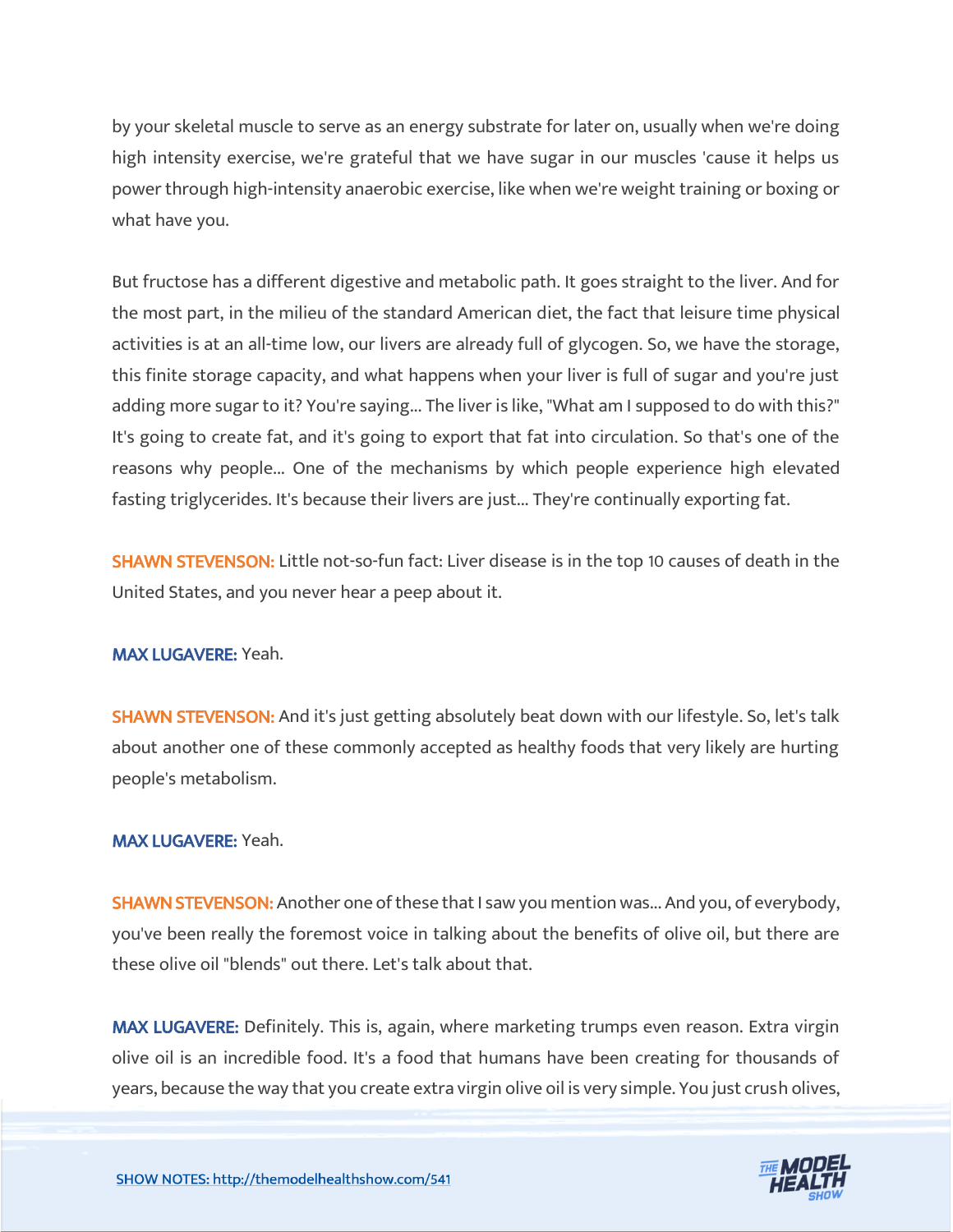and the fresh juice that you get from the olive fruit, it's an incredibly healthy food. It's got an amazing fatty acid profile, it's about 70% to 80% monounsaturated fat, oleic acid in particular, which is the most abundant commonly found fat in nature. It's got 15% of saturated fat, which is very chemically stable, and a very low amount of polyunsaturated fats, which we know are very delicate and damage prone. They're the most delicate and damage-prone of the three major dietary fatty acids.

This is in contrast to the way that most grain and seed oils are produced, which are produced via innumerable industrial processing steps ranging from... Well, first, we have to extract the oil from the food, whatever that food happens to be, whether it's soybeans or corn or grape seeds. Oftentimes it's done using harsh chemical solvents like hexane, which is a known neurotoxin. But even if not, these oils are produced... They go through a number of production steps including de-gumming, and in particular, there's one step that I love to draw people's attention to, and that is the deodorization process.

So, a lot of these oils are very caustic in nature. They're noxious, they don't taste good, they have bitter flavors and aromas, and they're not as versatile as food producers need them to be, to be able to squeeze these oils into any number of ultra-processed foods, whether granola bars or salad dressings or frying oils. And so, this deodorization process, basically it's the food processing equivalent of the witness protection program. It basically takes these oils, and it makes them all it makes them devoid of any character, and that's why food processors love them. But the problem with that step is that it creates a small but significant amount of transfats. So, it damages these already vulnerable-to-damage oils. The extraction process strips them of the antioxidants that they're typically bound with in their whole food form. And then we cook with them, we eat foods that are fried in them, and that continues to damage these oils. And a damaged oil damage you.

The kinds of fats that we consume on a moment-to-moment basis influence the quality of our cellular membranes, they can affect things like our hormones, which are immensely powerful in terms of our physiology. And so, getting back to extra virgin olive oil blends, sometimes on the market, you'll see products that are labeled as extra virgin olive oil, and you have to look [really closely to make sure that it](https://themodelhealthshow.com/podcasts/max-lugavere-metabollic-chaos/)'[s not a blend. Because what they](https://themodelhealthshow.com/podcasts/max-lugavere-metabollic-chaos/)'[re doing is they](https://themodelhealthshow.com/podcasts/max-lugavere-metabollic-chaos/)'[re blending](https://themodelhealthshow.com/podcasts/max-lugavere-metabollic-chaos/)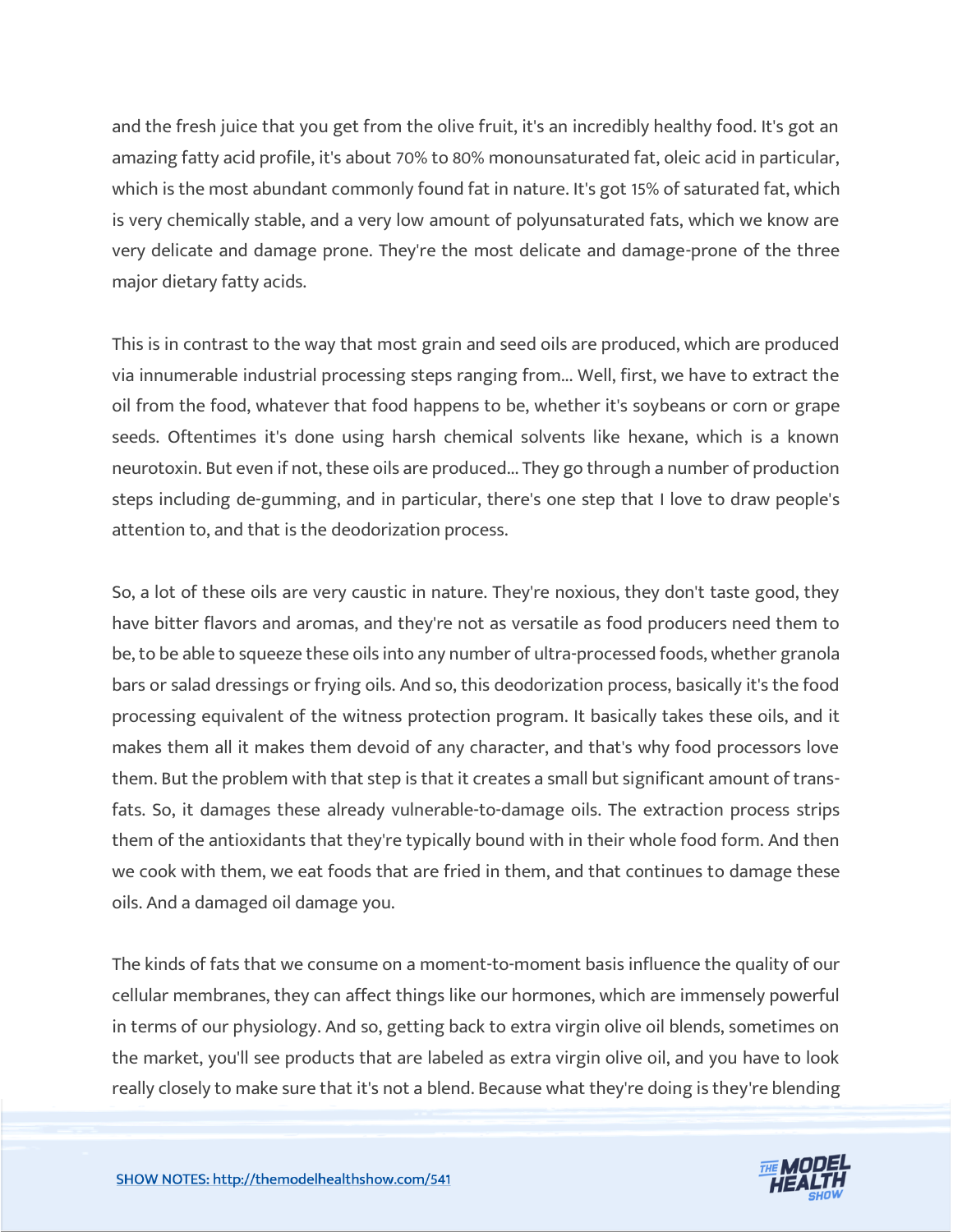this near-perfect food, extra virgin olive oil, with some of these actually quite unhealthy cooking oils, like corn oil, canola oil, and soybean oil.

It's actually really frustrating that they do this because for people that are making that effort to reach for a healthier oil, they're being duped. And these are people that tend to be vulnerable, they're not people who, like you or me, look at them or are meticulous about the foods that we allow to enter our households and are looking at the ingredients; they see extra virgin olive oil, they maybe heard about the health benefits of olive oil on your podcast, and they go to the supermarket, and they pick it up. And what they don't realize is that oftentimes, these are just blends that will use a little bit of extra virgin olive oil and they'll bulk it up with these less healthy oils.

And I think that's a big problem, especially when there are so many health benefits associated with the consumption of extra virgin oil. There's a very large long-term randomized control trial called the PrediMed trial that was published a couple years ago that showed us that the consumption of extra virgin olive oil, up to a liter a week, is associated with robust benefit to our cardiovascular system, our metabolic health, which we know is so important now, our waistlines, our cognitive function. And so, extra virgin olive oil is the oil that I tend to prioritize in my cooking, and I try to avoid, to the best of my ability, exposure to any of these grain and seed oils that are so pervasive in the modern food environment.

**SHAWN STEVENSON:** Wow, this is nuts, because... So, we're taking something ridiculously healthy and then these, street dealers are basically cutting it, and then selling a much lower quality problem to unsuspecting buyers.

## MAX LUGAVERE: Yeah.

SHAWN STEVENSON: So, we're talking about some local drug kingpins in a sense, you know what I mean? And I think I might have mentioned this to you before, but I was looking at the journal, Inhalation Toxicology, and they found that just smelling these oils while cooking, these highly refined seed oils can damage your DNA. And I was like, "What the... "" I couldn't believe [that that was even a thing, but then of course, I just pieced together the logic, and that even](https://themodelhealthshow.com/podcasts/max-lugavere-metabollic-chaos/)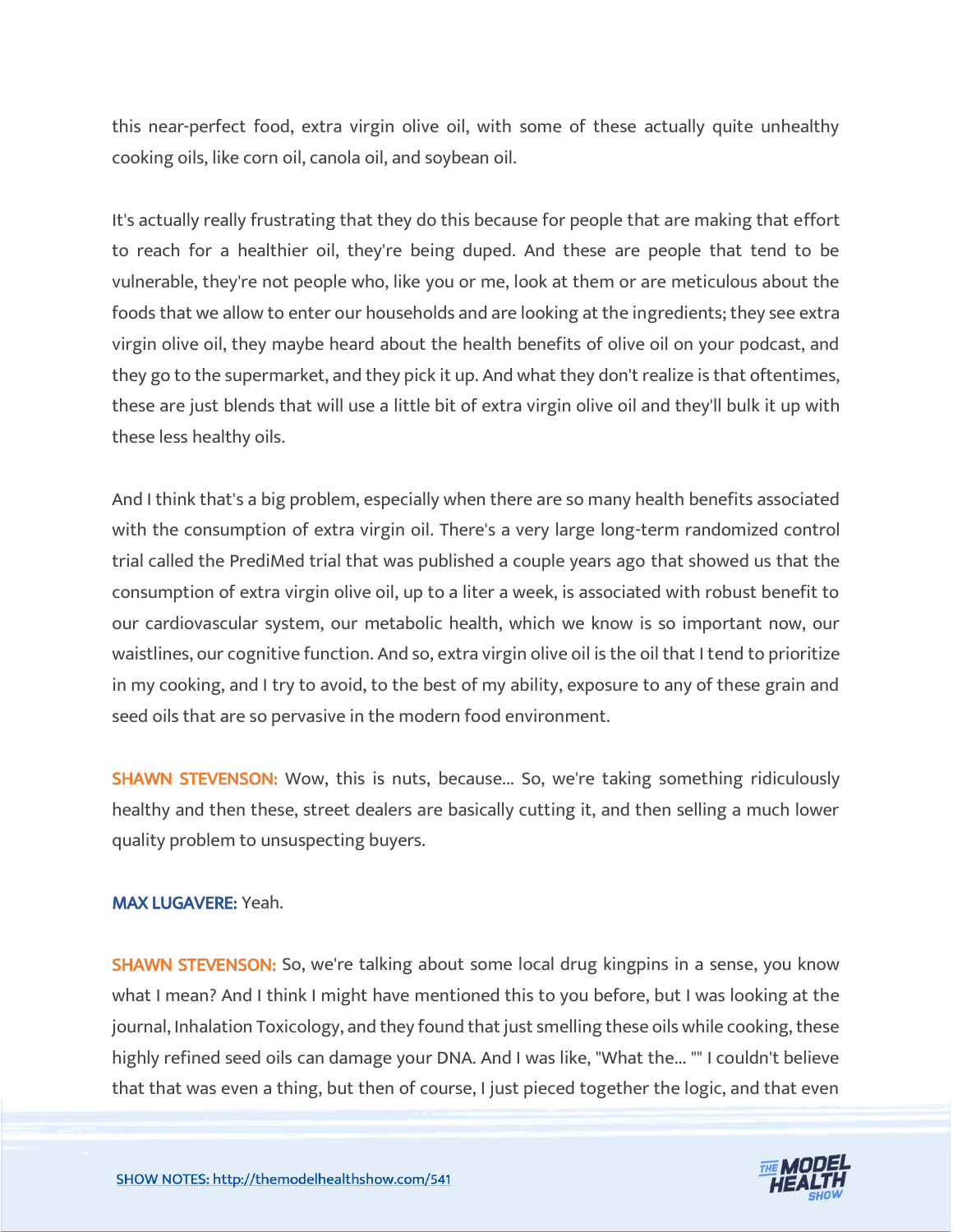if we're smelling something, we are... It's interacting with ourselves. It's inside of our bodies. And when you talk about the deodorization process, because these oils, honestly, when they're processing corn oil or soybean oil, it's going to smell like ass in the power plant, in the food processing plant. And so, they're using these very harsh chemicals to try to make it inert as far as the smell. There's so many things used to mask the taste and smell. They would taste bad and smell bad. But, yet, go ahead and put it together in your healthy oil.

MAX LUGAVERE: Yeah, these are garbage products, like grape seed oil is something that didn't exist up until a few years ago, and it is the result of some industrious winemaker actually realizing that they were throwing out the seeds of grapes. Grape seed oils, it's a by-product of the wine-making industry. They were throwing out the seeds of grapes, but then somebody realized that you could press these seeds for oil and run them through all of these different processes, and you get this like dirt-cheap cooking oil and it's now a multi, multi, multi-milliondollar business around the world. And for me, I think the most treacherous thing about these oils, 'cause I don't like to fearmonger, I think it's when we consume ultra-processed foods that are stuffed with them, and also... And I would say mostly, when we consume fried foods, because when you go to a restaurant and you order anything that's been fried, I think, in the back of our heads, maybe we expect them to be changing out the oil between every dish, but restaurants have notoriously thin margins, especially these days.

And so, that oil sometimes isn't changed for days, and it's the constant heating and re-heating and just the maintenance of these oils at extremely high temperatures that causes them to degrade and oxidize and generate various oxidative by-products like certain aldehydes, which are toxic to our mitochondria. So, I know you talk about the value of metabolic health all the time. The source of metabolic health can be traced to the mitochondria, the energygenerating organelles in our cells. And so, by consuming fried foods, you're literally... Especially on a chronic basis, you're poisoning your mitochondria, essentially. And it traces all back to the fact these oils can be so... They mutate and they become so damaged over that chronic heating and re-heating that happens all the time in restaurants.

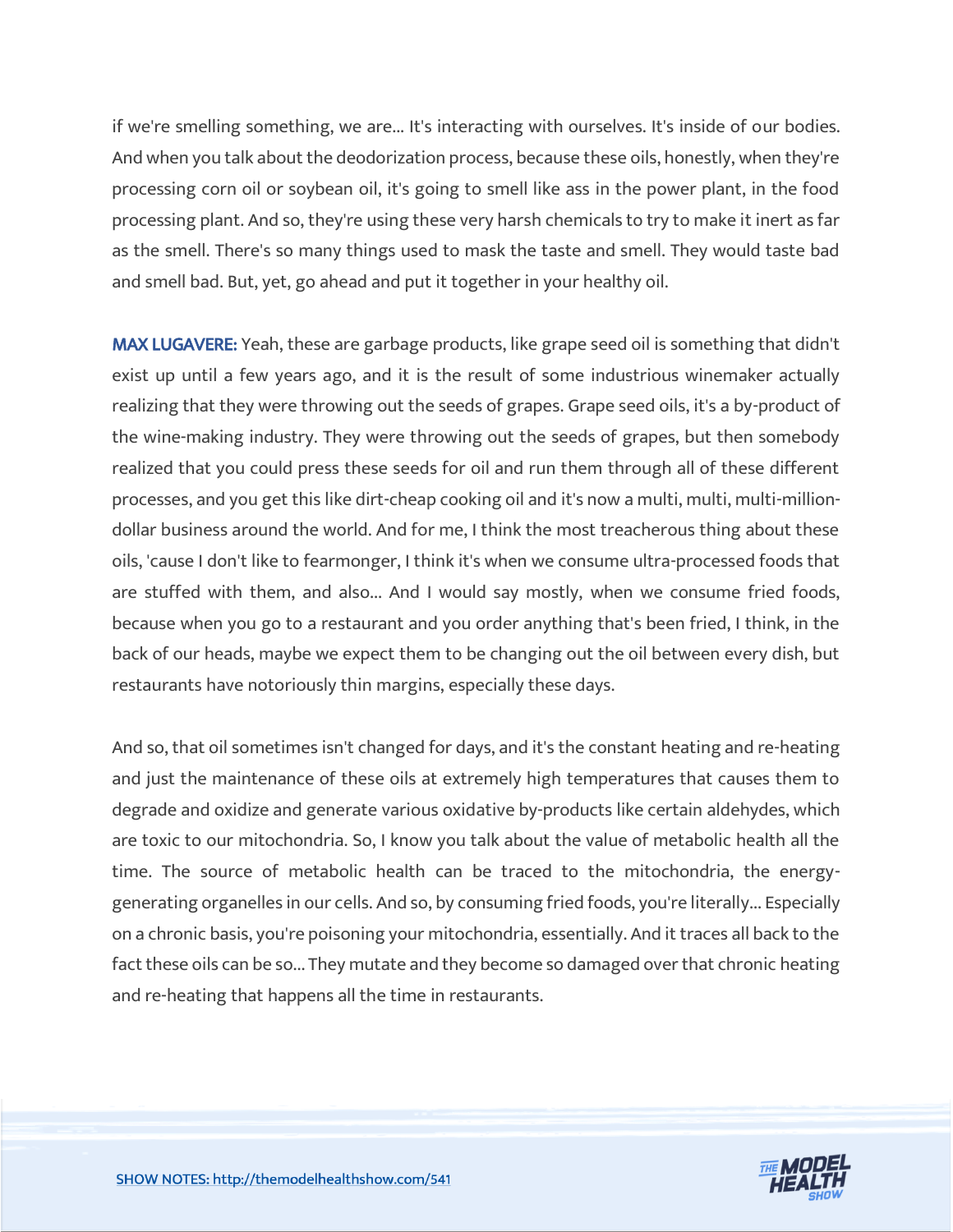SHAWN STEVENSON: If people can't see my face when you said poisoning our mitochondria, I made the Macaulay Culkin face, and then I realized I'm making the Macaulay Culkin face, shout out to Home Alone, everybody. But man, that is nuts. Have you talked with Dr. Cate Shanahan?

MAX LUGAVERE: I have not, but I really like her work. I know that she's been a whistle-blower on these oils for some time now. So, I have not had her on the show, but yeah, we're very much aligned.

**SHAWN STEVENSON:** It's already done. I'm going to make that connection, you guys just remind me of each other as well, it was going to be a great, great conversation. One of the things that she shared was a series of biopsies done, one was early part of the 1900s, and looking at what are our fat cells actually... What's in there? And finding that the make-up of human fat cell was somewhere in the ballpark of about 2% of these PUFAs, these polyunsaturated fatty acids. But more recently, when biopsies have been done looking at the constitution of human fat cells, now it was upwards of about 20 to even upwards of 30% polyunsaturated fats. Literally the make-up of our cells is different. We're not even the same humans anymore; we're made up of different ingredients. And with these types of oils being so volatile and so pro-inflammatory, it's just, again, another reason why it's not just the fact that we're gaining so much weight as a society, but we're also so much sicker. So, now, let me ask you about this other, which when I was a kid, I remember my grandmother, my grandfather had high blood pressure, and he was giving some orders on what are you supposed to eat by the doctor, and one of those things was to switch over to margarine. So, let's talk about, what is margarine? Let's talk about that.

MAX LUGAVERE: Yeah, I grew up consuming margarine, I remember having the little yellow tubs in my fridge at all times, 'cause I grew up in a house, my mother, in particular, was very concerned that she... Because she believed that she had heart disease and her family would develop heart disease, and so she was very attuned to the marketing surrounding food products and what we thought at the time about the relationship between dietary fats, like saturated fat and cholesterol, as it pertained to our cardiovascular health. So, I grew up in a house that was very concerned about heart disease, and so, yeah, I was eating margarine all the time as a kid. Now, back then, margarines were composed of partially hydrogenated oils, [so they would use soybean oil, corn oil, and they would partially hydrogenate these fats to](https://themodelhealthshow.com/podcasts/max-lugavere-metabollic-chaos/) 

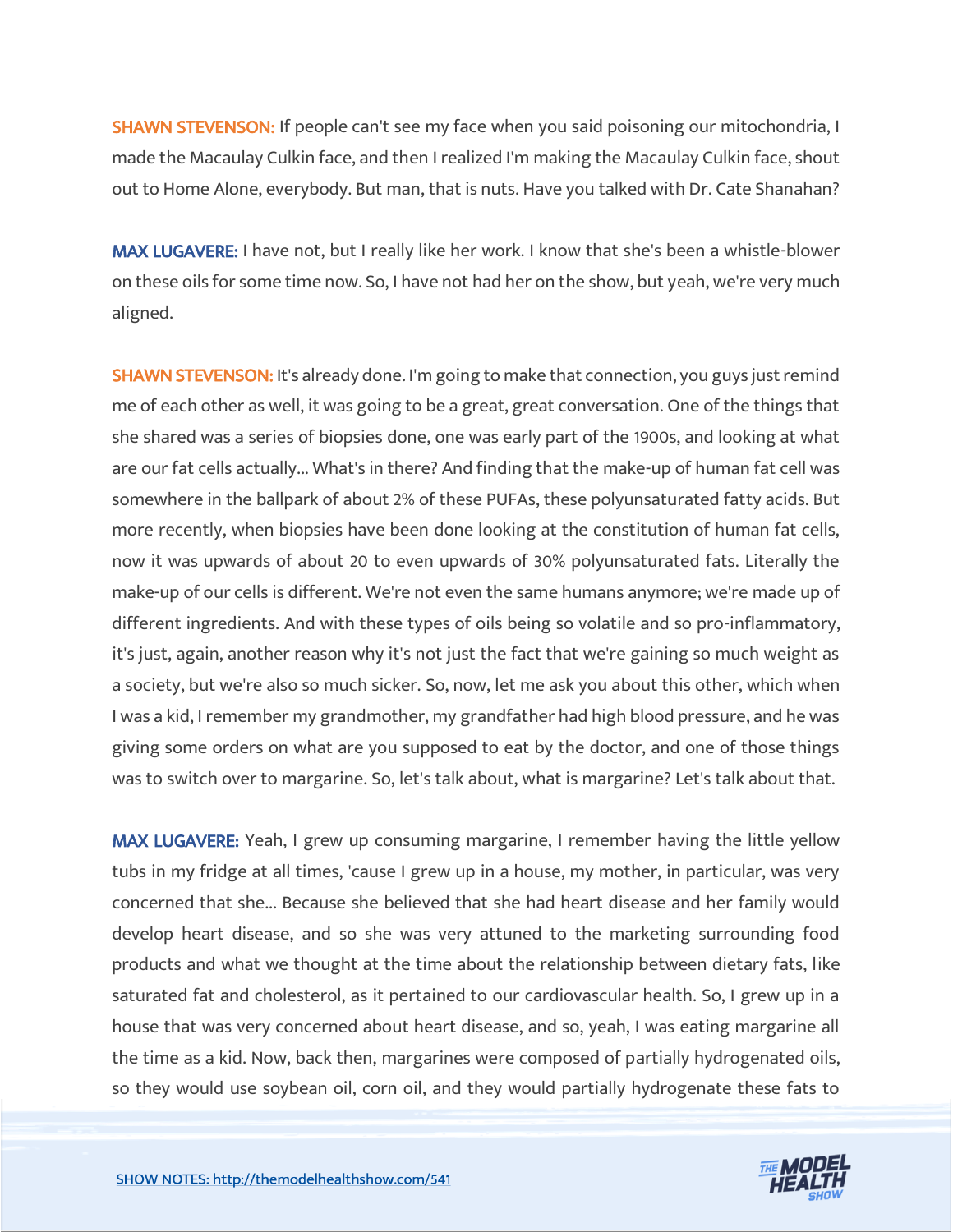make them behave more like saturated fat at room temperature, and add some artificial coloring, squirt it into a tub, and that was supposed to be your butter replacement.

Now, thankfully, as of about seven years ago at this point, we've banned partially hydrogenated fats in this, a lot of who were confused, partially hydrogenated fats, fully-hydrogenated fats. Fully hydrogenated fats are actually... They aren't as harmful as the partially hydrogenated fat, there's some confusion over that. Well, partially hydrogenated fats are trans-fats, essentially, and there's no safe level of trans-fat consumption. These are directly toxic to our cardiovascular systems. We know that higher levels of trans-fat consumption is directly and powerfully associated with increased risk for cardiovascular disease and even for dementia, for Alzheimer's disease, as well. 'Cause the kinds of fat that we eat, as you mentioned, influence not just the fatty acids that we store in our adipose tissue, but our brains are made of fat, so the kinds of fats that we consume dictate, on a moment-to-moment basis, how well our brain's function, the kinds of fats that our brains are constituted with. And so trans-fats are definitely a major enemy.

And just going back briefly to the grape and seed oils that we talked about earlier, just because we've banned, the FDA's banned, partially-hydrogenated oils from appearing in our food supply, that doesn't mean that we don't have any trans-fats anymore in our food supply. Transfats are created, again, via the production process used to create these grain and seed oils. So, trans-fats, we're probably exposed on a per capita basis to a lower amount of them, but they still exist. And I think the problem with margarines, even today, is that they're comprised of these grain and seed oils that... They're just these... They're not very transparent about how they're produced, and so I don't know what the production process is that these oils undergo prior to making it into these yellow tubs. I would be very skeptical that they're treated within the care that fatty acids, as delicate as polyunsaturated fats, ought to be treated with that, that they're doing that.

And so, I tend to avoid margarine, and also, why use something like margarine when extra virgin olive oil again is so beneficial from so many different angles? You could see there's a hierarchy of evidence, like extra virgin olive oil, we've seen in culture, we've seen in animal [studies, we](https://themodelhealthshow.com/podcasts/max-lugavere-metabollic-chaos/)'[ve seen observationally, we](https://themodelhealthshow.com/podcasts/max-lugavere-metabollic-chaos/)'[ve seen with randomized controlled trials actually is](https://themodelhealthshow.com/podcasts/max-lugavere-metabollic-chaos/)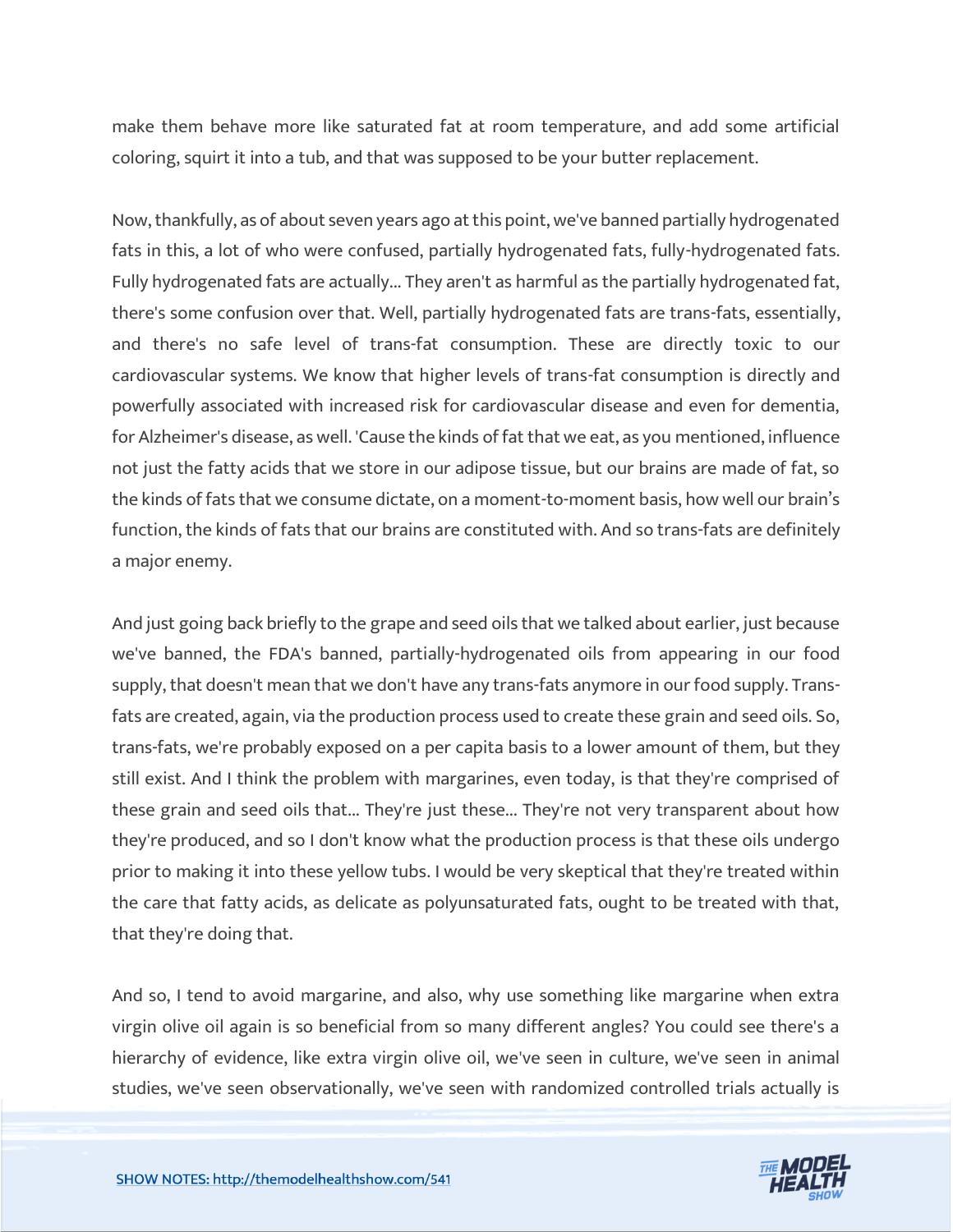beneficial to human health. But it's these replacement oils that we've just had to accept because, what, food marketers tell us that they're the best oils to use? Extra virgin olive oil, I think, is like... It tastes better than these synthetic margarines that you find on the market. Now, the question is, is it healthier than butter? I still think that butter is a great food, it's a nutrient-dense food. With a serving a butter, you get about 10% of retinol, which is vitamin A, pre-formed vitamin A, which is highly bio-available, you also get compounds like butyrate, CLA, vitamin K2.

In some people, butter will raise levels of LDL, which isn't necessarily, depending on your overall metabolic health, a bad thing, but some people might want to reduce saturated fat in their diet, which is something that I understand. Everybody's different, so I don't prescribe a one-size-fits-all approach to diet, but in that case, the alternative to butter that I would recommend wouldn't be margarine; it would be extra virgin olive oil or something like avocado oil, which is also a great... Has a really great fatty acid profile.

**SHAWN STEVENSON:** It's so good. You just brought up something about vitamin A that is really important. This is one of those nutrients that's highly correlated with longevity, but there are different forms of it. The plant form isn't the same thing, and so, just keeping that in mind, in our back pocket, and also just looking at really what I'm hearing is humans have been doing this for a long, long time, and we have a cold processing, a cold extraction method, versus the high heating of these very volatile and sensitive oils that happen for these vegetable oils. So I really want to be able to put this to bed.

And I remember, and this is a true story, at that university, this was like about 17 years ago, maybe 18 years ago, I was showing people, whenever a new client or doing a training program with some of these athletes, I would pass around this Kellogg's cereal bar, and it was my cereal bar that I thought was super healthy. And then I came across some data on partiallyhydrogenated vegetable oils, and the fact that they were about to be banned in New York City. I think this was around 2007, when they were officially banned, possibly?

MAX LUGAVERE: Yes, yeah.

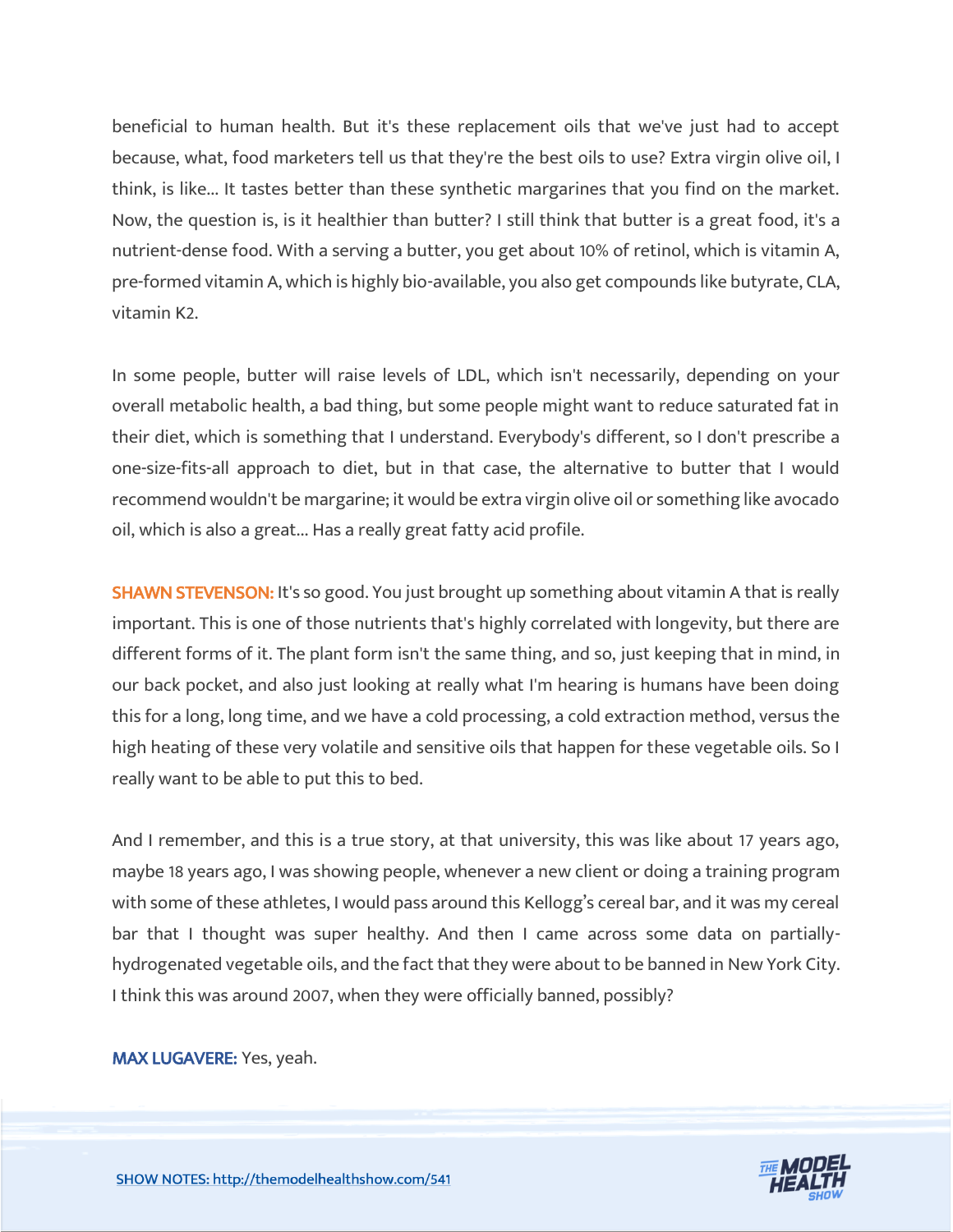**SHAWN STEVENSON:** And so, this was prior to this, so this is maybe like a year earlier, a year and a half earlier, I was still sharing the data, and then once that article came out, everybody was like, "I told you!" You're like, this is not good stuff. And so now, here we are all these years later, when they finally get out of circulation, and as you mentioned, I think it was about seven years ago, but look how long these changes take, and look how long they were consumed by millions upon millions of people every single day, and it was literally breaking down their bodies, their cardiovascular system. These were things that were promoted as healthy by dietitians, by our healthcare professionals, because, and I want to ask you about this, because you mentioned with your mom, she was what we call health conscious. She was very healthconscious, but it was the belief system that that was... There's an overarching intention of eating healthy things, but the marketing can manipulate our thinking rather than reality, in a sense. So, can you talk a little bit about that, the idea of being health-conscious versus partiallyhydrogenated vegetable oil?

MAX LUGAVERE: Yeah, people who are health-conscious are willing to spend, and so, the food industry knows that, and so they're happy to exploit our anxieties and our fears about food. And so, my mother was one of those characters. She was health conscious. This was like before the Internet, obviously, so thankfully, now, we have access to thought leaders in the space, people like you. We all have access to PubMed. There's this democratization of information that has occurred over the past 10, 20 years that prior generations really... They didn't have access to. They didn't have access to the kinds of information that we had now, and so they were much more vulnerable. Not to say that we're not vulnerable today. We certainly still are, but my mother read all the magazines, read all the newspapers, and the paradigm for health that she received was that dietary saturated fat, very harmful; dietary cholesterol, very harmful; refined grain products because they were low in fat, benign, if not beneficial, to her health.

So, I grew up in a household where we ate lots of refined grain products. Generally, we ate low in cholesterol foods. We had fat-free foods all around the house. I even grew up in a neighborhood in New York City where we had a supermarket, it was called F3, Fat-Free Foods.

SHAWN STEVENSON: What? Are you kidding me?

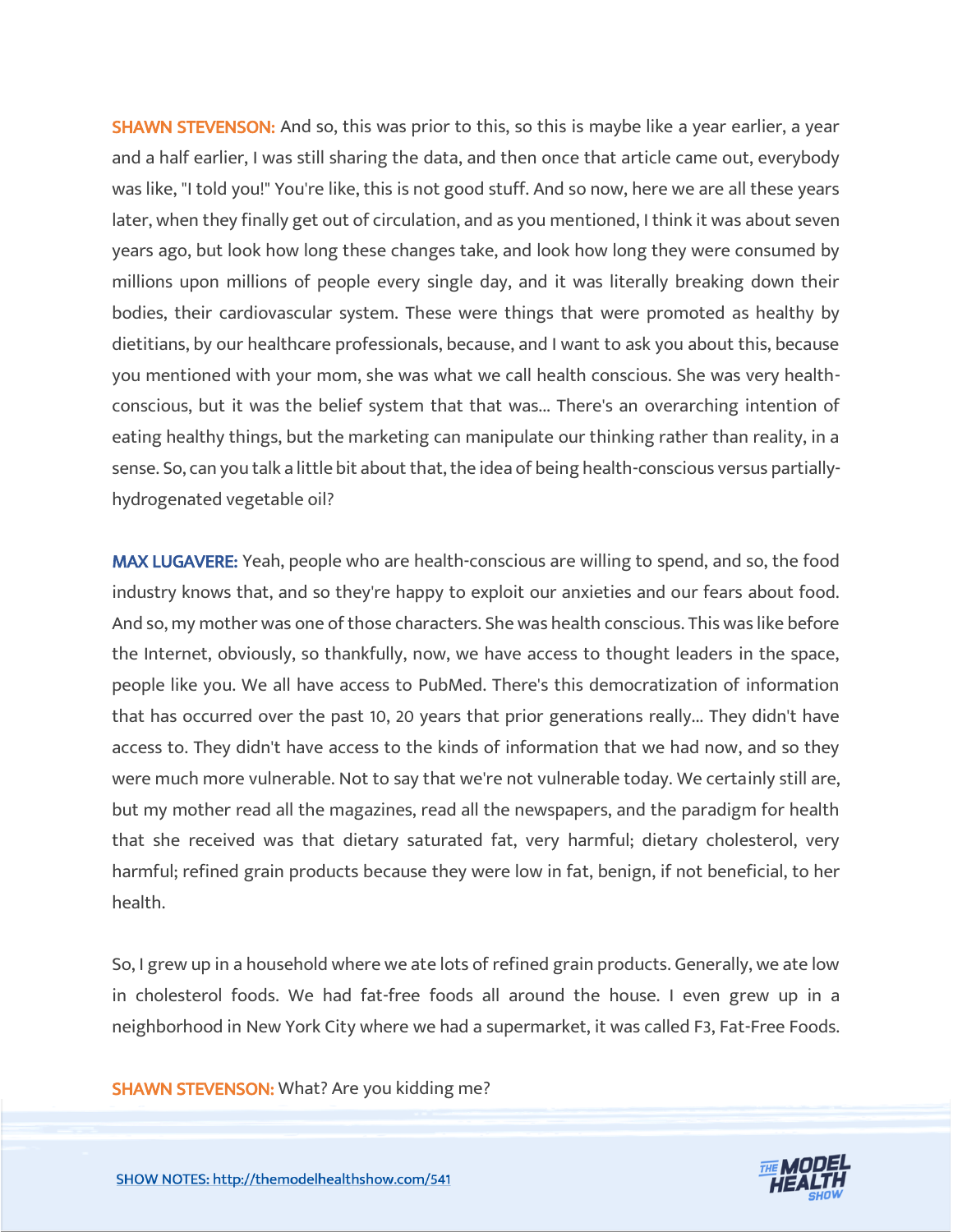MAX LUGAVERE: Yeah. Yeah, it was a supermarket. It was like a 99-cent store, but instead of everything being 99 cents, everything had to be fat-free or low-fat in this supermarket, because back when I grew up, that was like... I was born in 1982, which, thankfully, when I became aware of my diet, we were just sort of getting out of that hysteria surrounding fat, but my mom was certainly influenced by it. And so, growing up, I remember I was about 12 years old when I had my first egg, when my mom made an omelet for me for the first time. We had margarine in the fridge, as I had mentioned, and these were all well-intentioned attempts at getting healthy, at being healthy.

And so, I think it's a shame. My mom, this is public, she developed a form of dementia, which she struggled with for years. My mother never ended up developing heart disease, but she ended up developing all of these other problems. The major problem that my family struggled with is the fact that she had a form of dementia, and I would never be able to trace her health problems back to any singular food component, but I do know a lot about her dietary pattern over the years, and it was low in fat. It was largely devoid of animal products, very little dietary cholesterol, but full of these fake, industrially produced fats and oils. And so, I can't say that those are the smoking gun, but as in sort of N of one anecdotal correlation, it's clear that that dietary pattern didn't protect her. And it's been a motivating force in my life to try to unravel and understand what it is, how we can eat to preserve and enhance our brain health and our cardiovascular health and our metabolic health as we age.

**SHAWN STEVENSON:** Yeah. This is, again, one of the reasons you are who you are, man. You're invested in this in a different way because of the experience with your mom, and again, that really, that creates this perseverance in somebody that you just can't put into words.

MAX LUGAVERE: Yeah. I mean, I've had the misfortune of seeing real illness. And insofar as we can influence our health with the choices that we make day-to-day, I think we ought to, right? Because chronic disease, it's like trying to get out of that... First of all, it's like anybody who's listening to this, who's ever had a chronic illness knows that it's essentially the fog of war. You can't see which way is up, it's very hard to get... Especially with a complex medical condition, [finding a diagnosis, that](https://themodelhealthshow.com/podcasts/max-lugavere-metabollic-chaos/)'[s like the first thing you want, but even that can provide a false sense](https://themodelhealthshow.com/podcasts/max-lugavere-metabollic-chaos/)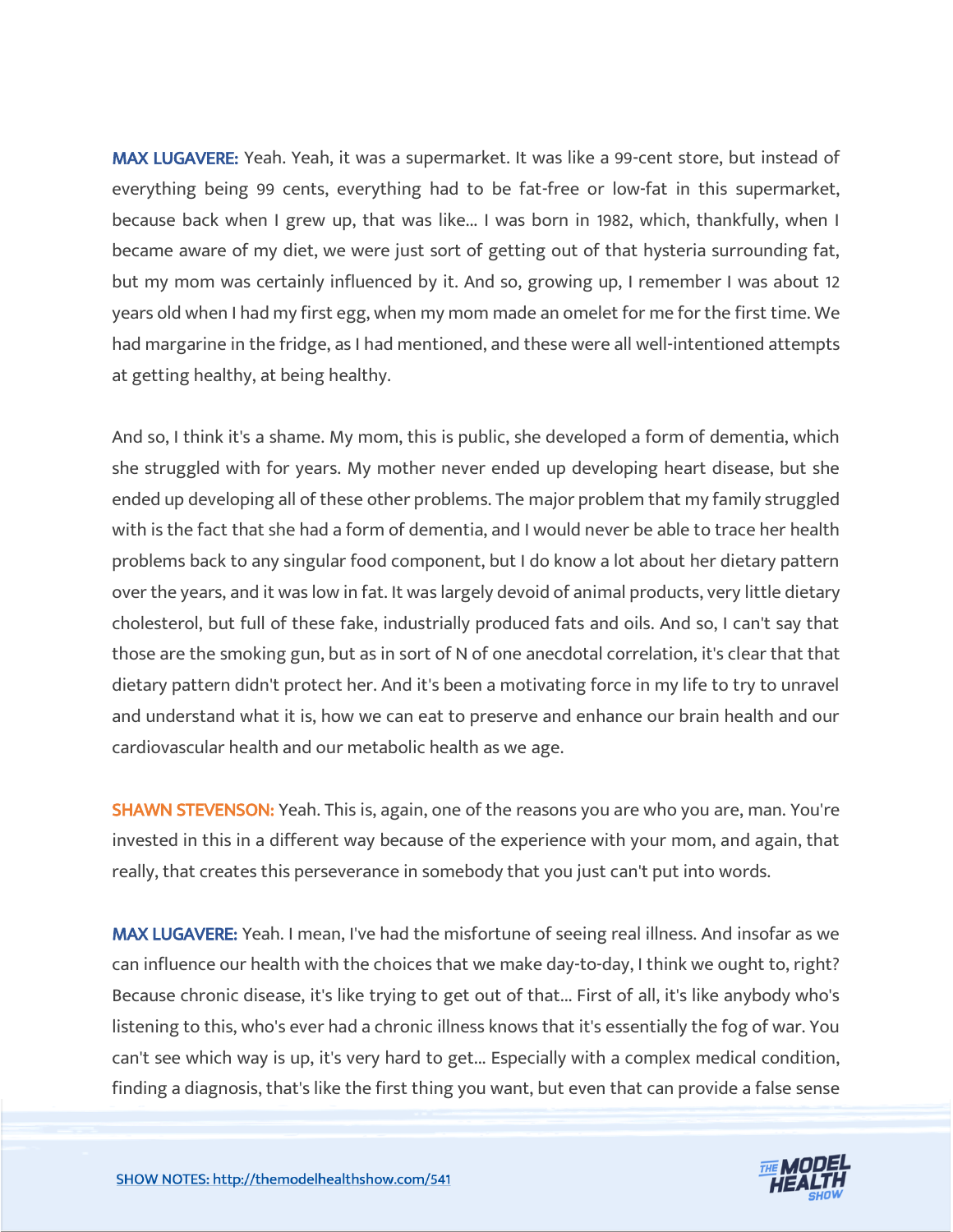of security, because a diagnostic term doesn't say anything, really, about the root cause of a condition. And certainly, when you have something like dementia, which takes years, if not decades, to manifest, like most chronic diseases which people are struggling with, which kills 60% of people worldwide according to the World Health Organization these days, these are conditions don't develop overnight. They take years of poor dietary and lifestyle habits to come to fruition. And so it can seem like a lot. It can seem like a big undertaking to take the reins of your own health, but I think it's so worth it. And the earlier you start, the better.

SHAWN STEVENSON: Yeah, yeah. Powerful. We've got a quick break coming up. We'll be right back. Very often is the small things that can make the greatest impact. Archimedes said, "If you give me a lever and a place to stand, I can move the world." It's all about leverage. It's all about positionality. And the same thing holds true when it comes to human health and performance. It is truly honoring the things that give us the greatest leverage. No process can happen in the human body without this remarkable sodium potassium pump. This exchange helps our mitochondria to create fuel. This exchange helps our heart to beat. This exchange helps all of our brain cells to communicate. Nothing is taking place without electrolytes. Electrolytes are minerals that carry an electric charge. And also, we've got mountains of pure, good evidence as to their efficacy with every single area of human health.

For example, our cognitive ability depends mightily on the function of electrolytes. Take sodium, for example. Not only is sodium required to help to maintain fluid balance in your brain itself, a study conducted by researchers at the McGill University found that sodium functions as a literal on/off switch in the brain for specific neurotransmitters that support optimal function and protect the brain against numerous diseases, like epilepsy, like neuropathic pain. How simple, how foundational, how much leverage we can get from making sure that we're getting adequate amounts of the right type of sodium?

Fascinating new study published in the Journal of Neuron found that another remarkable electrolyte, central electrolyte, magnesium, is able to restore critical brain plasticity and improve cognitive function. Truly, we can fight so hard, so mightily, to find nutrient-specific foods that can help to bolster our cognitive performance. But it really boils down, first and [foremost, to leverage. And our electrolytes are at leverage.](https://themodelhealthshow.com/podcasts/max-lugavere-metabollic-chaos/)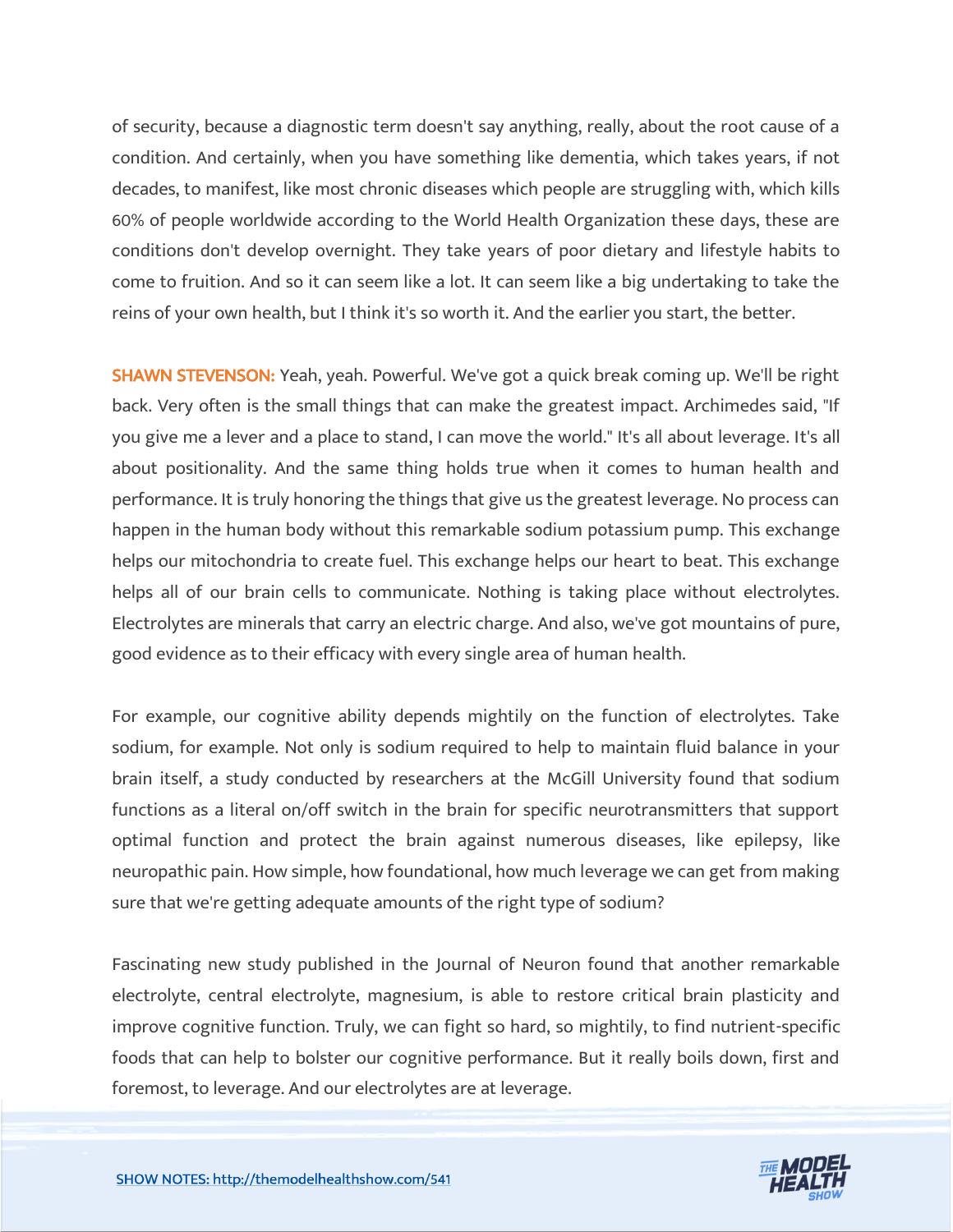Now, what about the immune system? This is something that is on a lot of people's minds today. The meta-analysis published in the Annals of Clinical Biochemistry titled Electrolyte Imbalances in Patients with Severe Coronavirus Disease, COVID-19, it analyzed five studies with nearly 1500 patients with COVID-19 and found that both sodium and potassium, another critical electrolyte, were significantly lower in patients with severe COVID-19. Now, this should raise a lot of flags. It should raise up our antennas to understand, "Hey, what's going on here with our electrolytes? Is electrolyte deficiency leading to worse health outcomes? Severity? COVID-19? Or is COVID-19 and any infectious disease requiring electrolytes for the healing process for an appropriate immune response to be mounted?" The answer is visible, and the answer is, we got to ensure that we're getting high-quality electrolytes in the right ratios.

This is why myself and my family utilizes LMNT, L-M-N-T. Go to drinkLMNT.com/model and you're going to get to try LMNT for free. They're going to send it right to your door. Just pay a little bit in shipping, you get to try a variety pack of LMNT. This remarkable electrolyte is not coming along with any binders and fillers and artificial colors and flavors. No sugar, any of that stuff; just the high-quality electrolytes that you need to thrive. Alright, so, check them out. Again, it's getting shipped right to your door. Go to drinkLMNT.com/model and get your electrolytes optimized today. Now, back to the show.

You mentioned in your experience growing up the refined grain products. Again, because they're low-fat, you've got these the superior grains that we have available now, and then there was a shift, of course, to trying to do everything, whole wheat and things of the like. Would that be on that list of foods that are propagated as healthy that are probably damaging to our metabolism?

MAX LUGAVERE: Yeah, absolutely. I think people are starting to wake up to the fact that most things that are refined are not great for you, but you still can walk through the aisles of a modern supermarket and see countless refined grain products that are marketed as being healthy, whether they are low in fat, low sodium, gluten-free, non-GMO, organic. There are numerous health terms that are planted on these products. The red heart healthy logo, for [example, is pervasive. If you look at breakfast cereals, it would almost lead you to believe that](https://themodelhealthshow.com/podcasts/max-lugavere-metabollic-chaos/)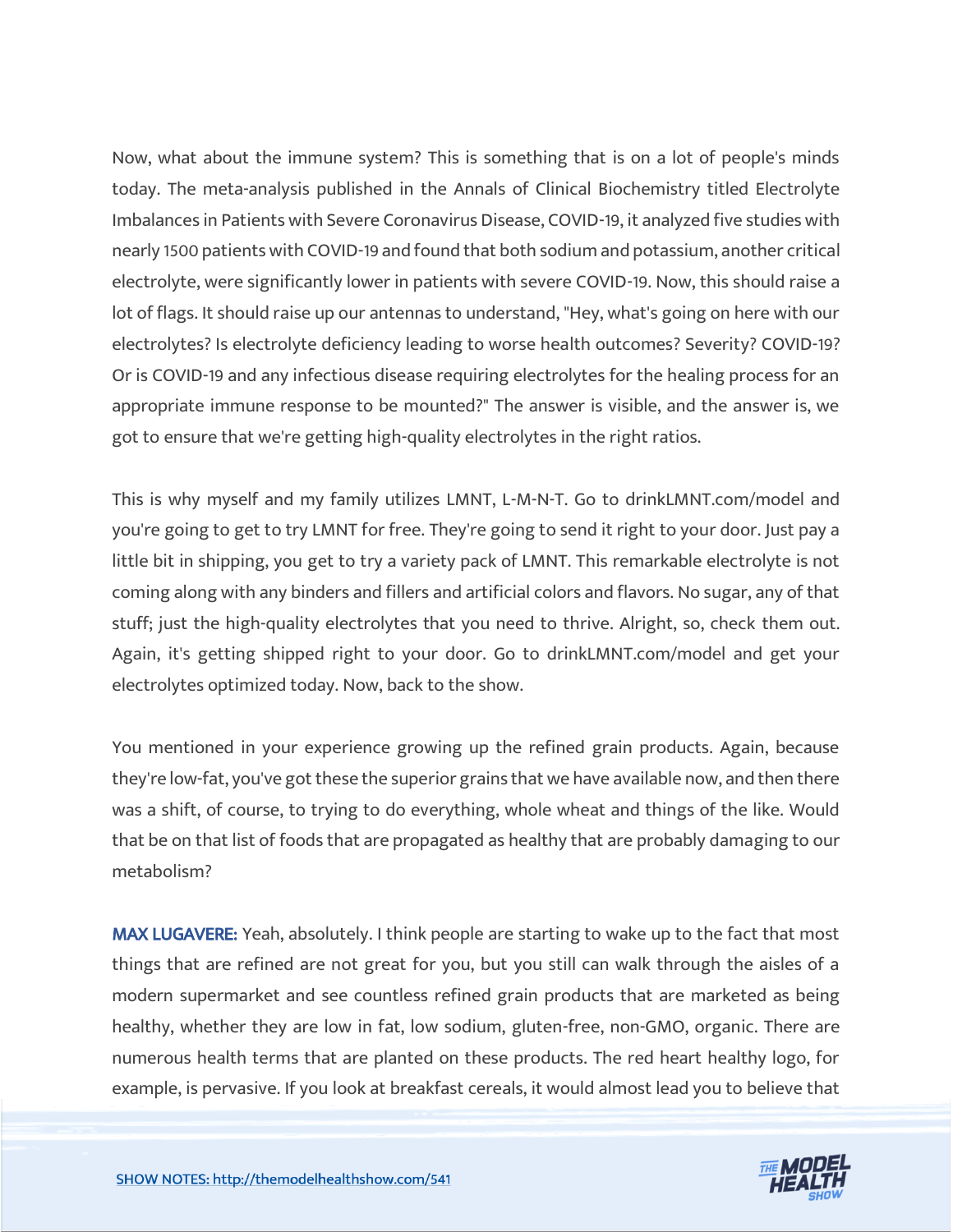heart disease is caused by a deficiency of morning oatmeal, when that's not the case. And so, I think that this is a major problem. The thing about refined grains, there are a number of incriminating aspects to them, but we could talk about the fact that it becomes really easy to just consume a lot of what is essentially sugar after these products pass your lips. The ensuing avalanche of blood sugar that occurs with just one... That can occur with just a single bolus of a refined grain serving, whether it's your morning oatmeal or a commercial cereal or the like. Or it's the fact that these products take little to no effort for your body to digest and assimilate.

There was a great chat that I had with a food scientist recently, and we were talking all about the fact that when you're consuming whole foods, there's actually a proportion of calories, and it varies from food item to food item, that don't get absorbed by you. And there was a study that was published by, it was actually... It came out of the USDA, of all places. And they found that when you eat whole nuts, meaning you have a handful of whole nuts, you chew them yourself, so this isn't nut butter, they're whole nuts, you chew them yourself, about 30% of the calories that you ingest actually don't get absorbed. You end up passing them because they just... They can't get broken down and be assimilated in time before you expel them.

So, the same goes for most whole foods, but the problem with refined grains is that you absorb 100% of the calories that you consume when they're from these refined grain products. Refined grain products also tend to have a lot of added sugar. Your average American today consume 66 pounds of added sugar per year, which is just a tremendous amount of sugar, and we have no dietary or biological need for added sugar of any sort. And also, most of these products are devoid of any real nutrition, so they're essentially empty calories.

Now, food manufacturers will tend to fortify these products using synthetic vitamins. If you pick up a loaf of commercial bread, usually, you'll see niacin has been added, folic acid has been added. Food manufacturers enrich these refined grain products so that they're not completely devoid of any nutrition, but we touched on beta keratin and vitamin A earlier. Folic acid is one example of a nutrient that a lot of people can't properly metabolize. They need to ingest fully, which is the natural form, folic acid is always synthetic, and so, do you really want to be ingesting synthetic nutrients? I'm not saying that these are going to harm you in any

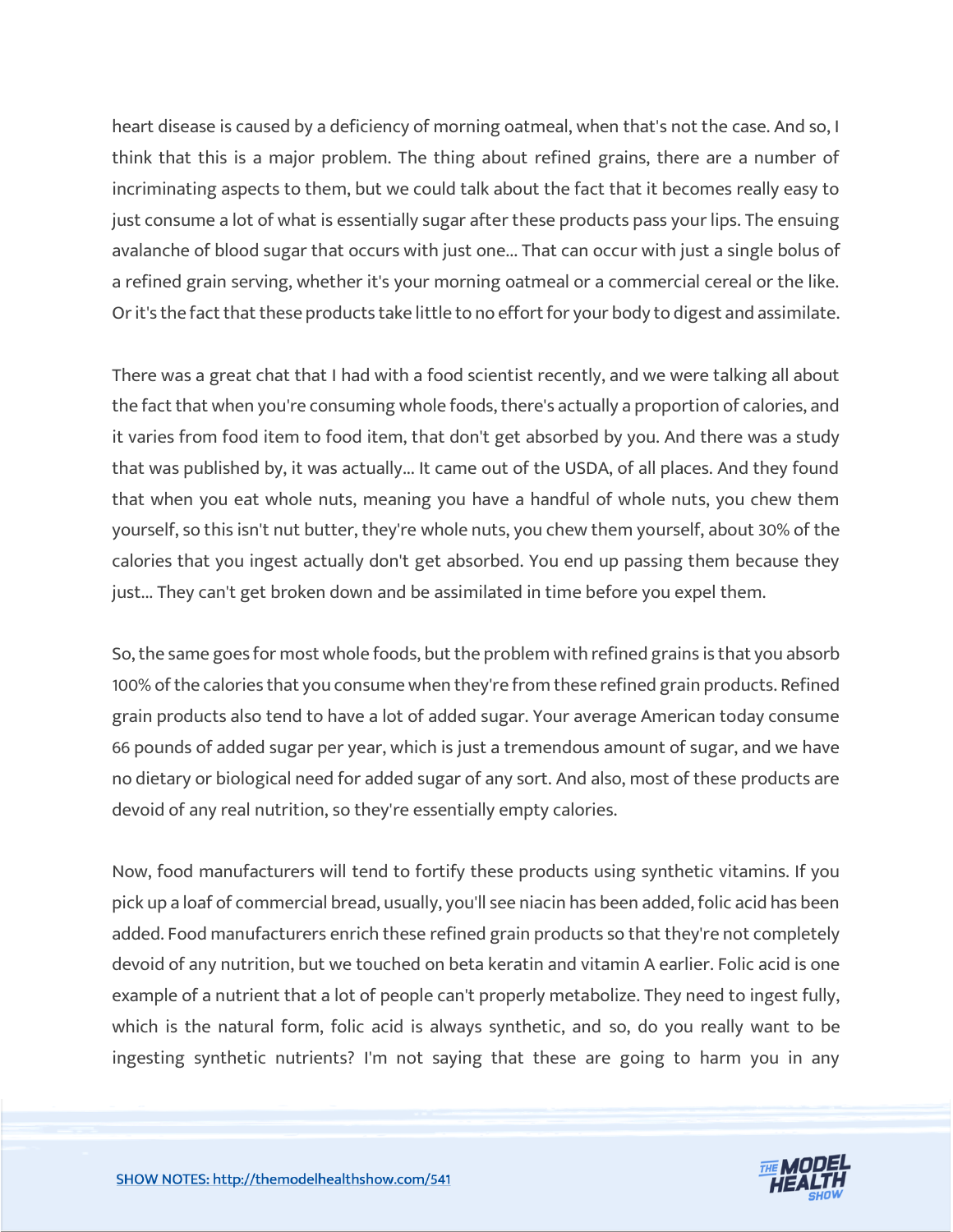significant way, but refined grain products, yeah, they're just empty calories and they're just... It's like they're one of the defining features of the standard American diet.

Your average adult now consumes 60% of their calories from ultra-processed foods. Most of those foods are based on refined grains. And for children, it's even scarier. I know you're a dad. Children, their consumption of ultra-processed foods make up something like 70% to 80% of their daily calorie intake. It's shocking.

**SHAWN STEVENSON:** It is insane. And we're wondering... It's not even... This is not hard, to do the math. When you go into a grocery store in the United States. And I remember you posted this, and I want everybody to make sure they're following you on social media, @MaxLugavere on Instagram, and you posted that there's this health food section of the store. What is the rest of the store, then?

### MAX LUGAVERE: Yeah.

**SHAWN STEVENSON:** If you really think about that, and I'm just thinking about the experience today of walking down the cereal aisle and it looking like a damn circus. It looks like I've walked into some kind of a strange, weird carnival with all of the colors and all of this seduction and really targeting our children with these friendly characters. And of course, there have been studies done on this looking at basically having the kids to demonstrate using a smiley face measurement how much they enjoy the cereal, and they find that the kids enjoy the cereal more when it has a mascot. Same cereal, just of it having a character, they like it more. And so, we know that this manipulation is happening, and it's happening while we're young, and so you get these kids inundated with these connections, these very abnormal connections, to stuff that's not even real and just see that play out.

And this is where we're at today, where we see the life expectancy now reversing. But also, the great thing about us as humans is when we have the ability to innovate and to problem-solve, and so it's forcing change right now. And so, a lot of folks have taken on this mantle, and this is what I want to ask you about, of eating real food, which is a huge... It's a game-changer, just [by making your body out of real stuff. Now, with that said, this does not guarantee weight loss.](https://themodelhealthshow.com/podcasts/max-lugavere-metabollic-chaos/)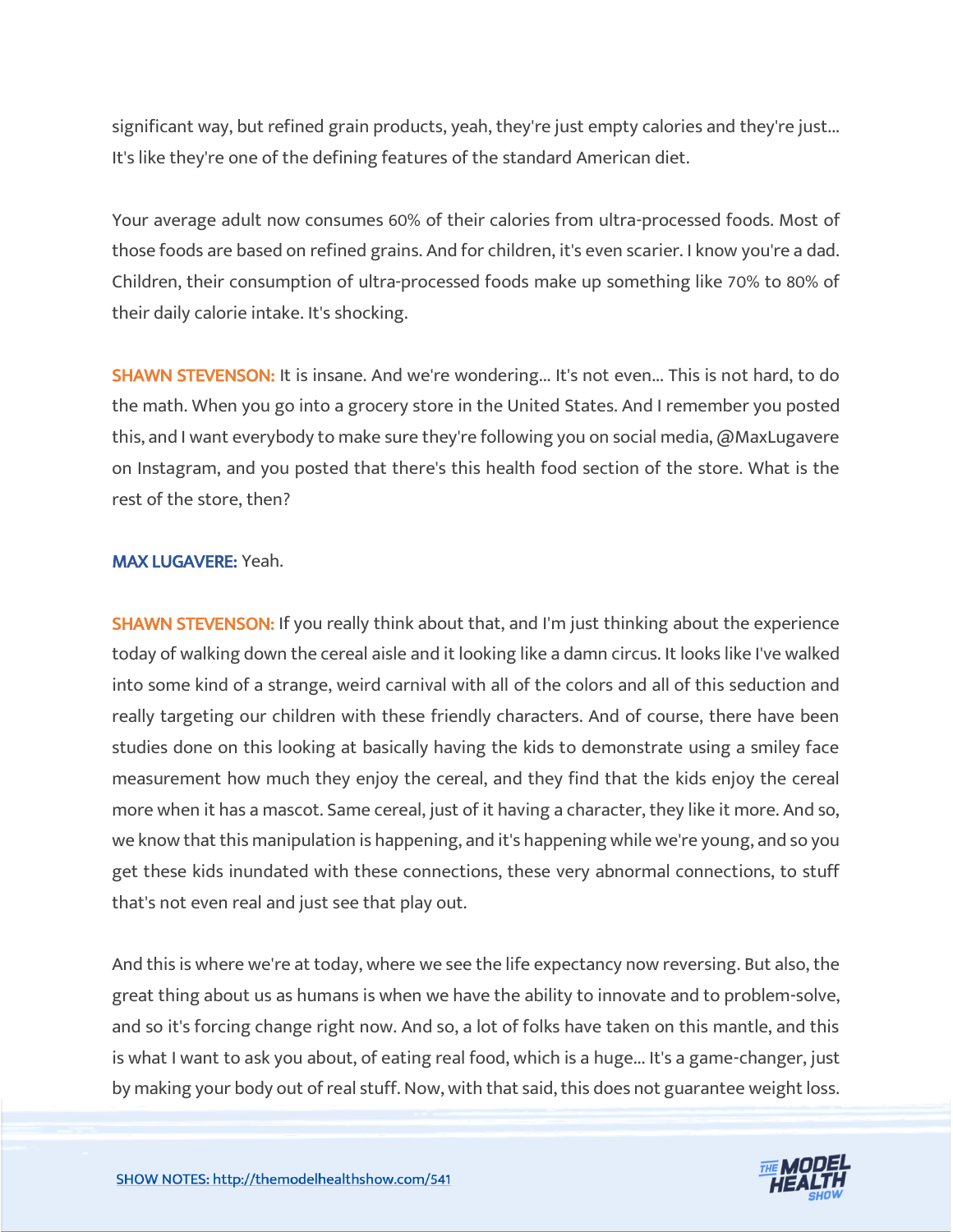What are some of the things that people might unknowingly be doing, eating real food, that can still stifle their weight loss?

MAX LUGAVERE: Oh, man. Such a good question. So, off the top of my head, what came to mind first was eating while distracted. So, a lot of people, we love to eat while we're watching TV or when we're on our smartphones. Research shows that when we're eating while we're distracted, we tend to consume about 15% more calories. So, that can be significant, especially if every meal you're eating, you're distracted. If you're eating lunch at your desk in your office while you're cramming for the afternoon presentation that you've got to give, or if you're eating in front of the TV binge-watching your latest favorite show on Netflix or what have you, if we're doing this chronically throughout the day, that can cause a very significant imbalance in our calorie consumption over the course of the day.

It's also, I think, really important to be mindful of your trigger foods and foods that are more calorie-dense as opposed to less calorie-dense. So, for example, we were talking about whole nuts, for example. Nuts are a great food. Lots of observational evidence that show the people who consume nuts, and it doesn't have to be that many, it's about a serving and a half a week of nuts to get the health benefits seen in these observational studies, can reduce risk for kidney disease, cardiovascular disease, neurodegenerative disease. So, they're a great food, but we no longer have to shell our nuts ourselves, we buy them and they're already... It just becomes so easy to eat them by the handful. And I'm guilty of this, too. When I'm on set at any of these health shows, at the craft service bar, they usually have salted nuts, and it's so easy to just dig your hand in and shovel them into your mouth. And nuts are one of the most caloriedense foods that exist, so I think it's definitely worth being sort of mindful of that.

So, knowing how beneficial nuts can be from a health standpoint, what I like to do is I like to integrate them into recipes, so I like to cook with them as opposed to eating them as snacks, 'cause I find that eating them as snacks, it can... It's just so easy to overdo. And you especially want to be cautious with nut butters. We all know that once you crack into a jar of peanut butter or almond butter, it could be very hard to pump the brakes. Also, I can be... I'm guilty of that as well. So, these are triggers that I've learned personally over time. I think sticking as best [you can to whole foods, you kind of nailed it, but that](https://themodelhealthshow.com/podcasts/max-lugavere-metabollic-chaos/)'[s really important. There was this pivotal](https://themodelhealthshow.com/podcasts/max-lugavere-metabollic-chaos/)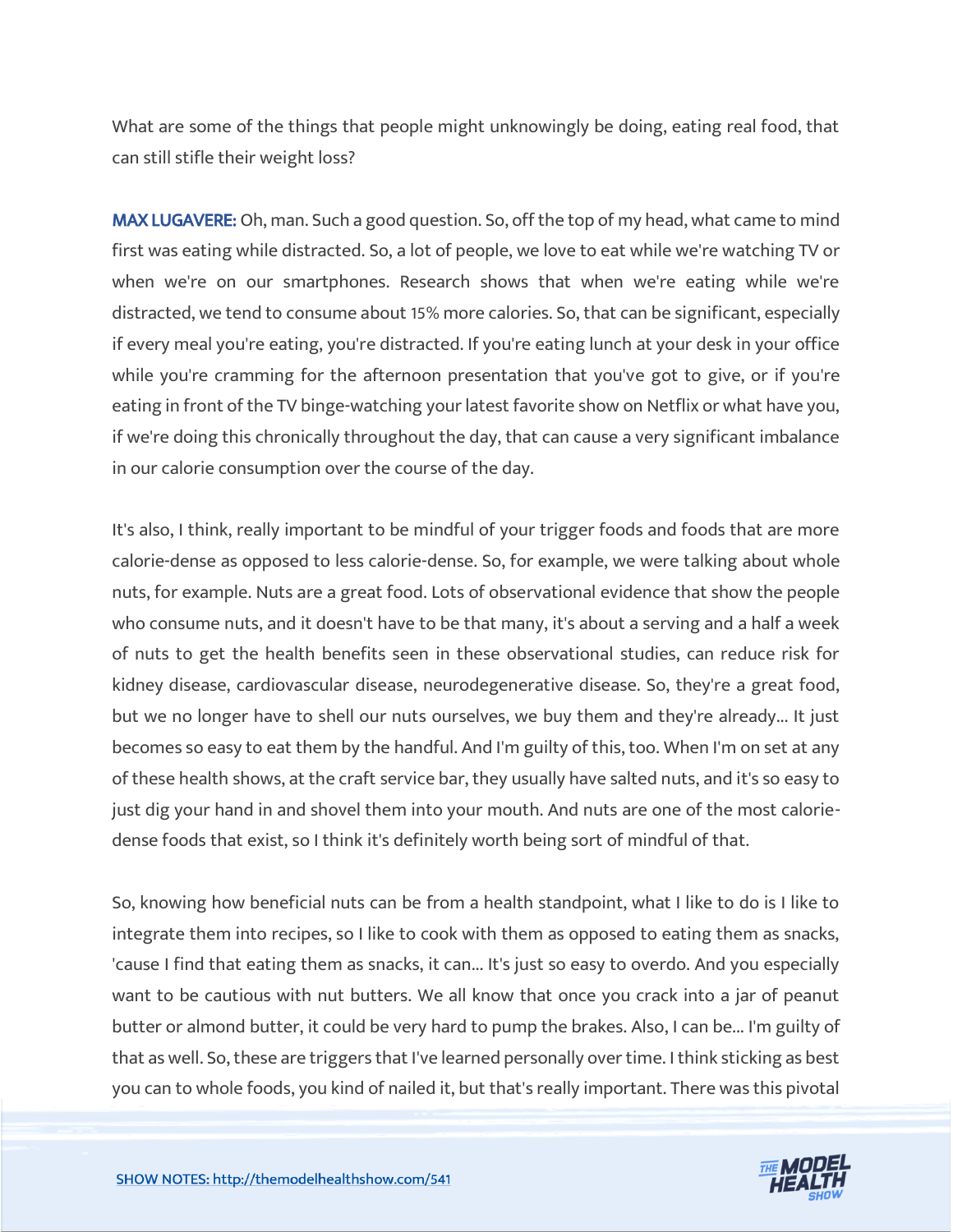study that came out in 2018 from the NIH, actually, that found that when we are given an ad libitum diet of ultra-processed foods versus whole foods, ultra-processed foods lead to a surplus of calories that we consume by about 500 calories a day, so that's stretched out over the course of the week, that's a pound of fat gain. Whereas whole foods, we tend to come in effortlessly at a calorie budget, at a calorie deficit, of about 300 calories. So there's an 800 calorie swing determined largely by the kind, the quality of food that you're consuming, so that's really important.

And I think it's really helpful for people to know that what you eat can influence how much you eat. We tend to lead... We tend to approach our weight loss, for example, the other way. We try to tamper down and moderate how much it is that we're eating, but if we're not mindful of the quality of our foods, then I think that that's a losing battle and one of the reasons why diets tend to be so unsustainable for people. Hydration, I think is also really important. It's interesting and not all that intuitive to realize that for a hunter-gatherer, for one of our ancestors, water would be the best way to find water to hydrate our bodies, but the secondbest way would be from food. So water is actually a significant constituent of our food, whether it's produce or even animal proteins. Beef is something like 70% to 80% water. So, we can actually experience hunger if we're just thirsty, so making sure that we're hydrated throughout the day, I think that's a really potentially important or useful tip for people.

SHAWN STEVENSON: That's great, man. Yeah, that's such a good one. I always think about what's regulating our hunger, and it's all integrated in the same place in the brain, really, in the hypothalamus, regulating our thirst signals and our hunger signals, and these things can get crossed up pretty easily, especially today when we're really distracted from our bodies. So I love that you lead off with paying more attention to your food while you're eating. That's great, man. And also, you mentioned earlier about that USDA data, and I believe the title is something along the lines of The Atwater Discrepancy or Discrepancy in the Atwater System, where we find that eating these almonds, in this study, we had a different net caloric gain from eating the almonds. So, like 30% of the energy that's supposed to be there, we don't necessarily absorb, or our body expends trying to process it. So, it can be considered one of those foods that you can get some benefit from, but you're not extrapolating a lot of calories. Contrast [that with the ease of eating those things, I](https://themodelhealthshow.com/podcasts/max-lugavere-metabollic-chaos/)'[m about the pistachios right now.](https://themodelhealthshow.com/podcasts/max-lugavere-metabollic-chaos/)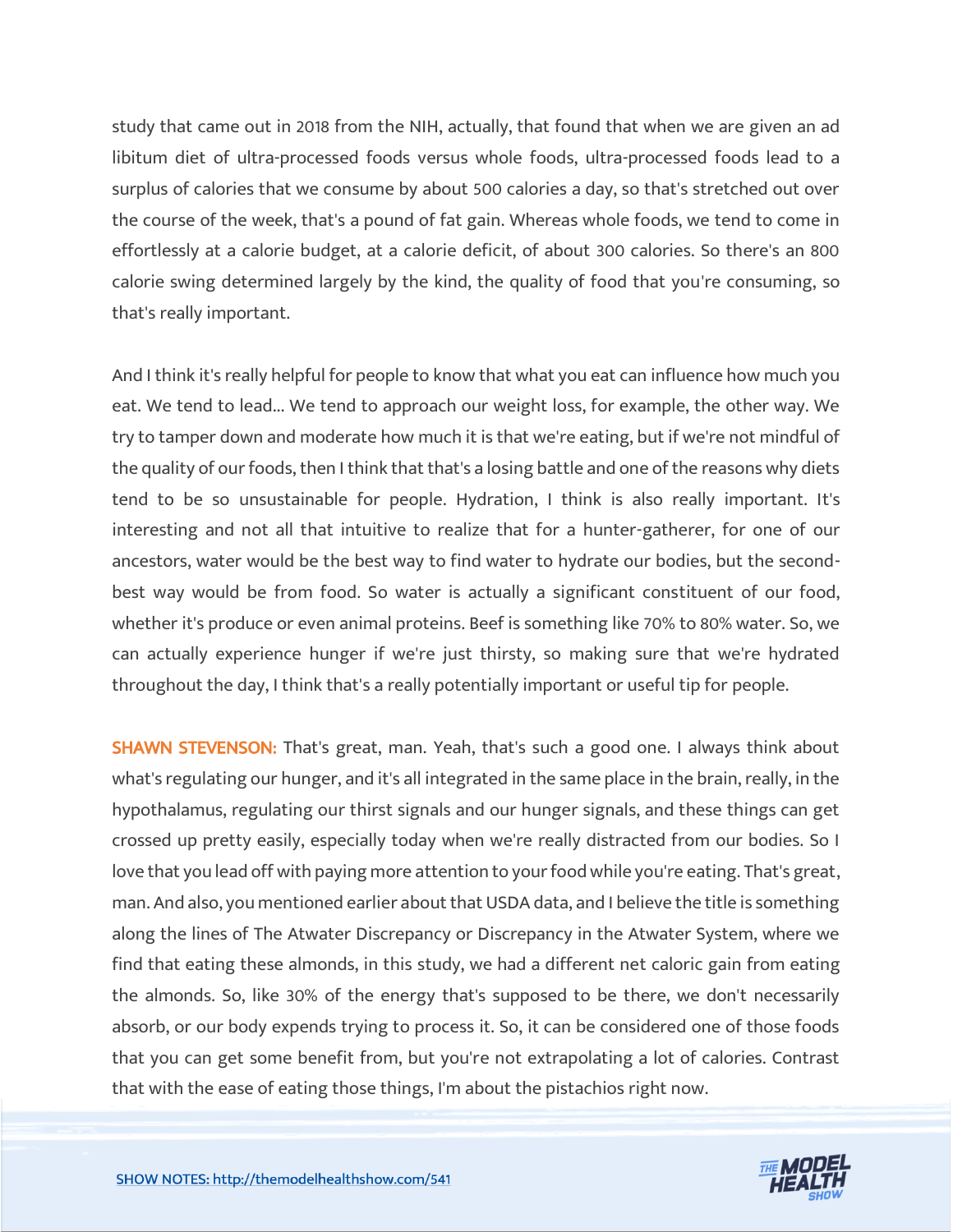MAX LUGAVERE: Oh, my god, they're so addictive.

**SHAWN STEVENSON:** So good, so good. And so... But if you're not shelling them yourself, you can tear through 'em pretty quickly. And also, these nut butters, man, and I've had so many different types. So, I've had walnut butter, I've had macadamia nut butter, pumpkin seed butter was one of my favorites, it was this weird sweetness there. And again, these are things that can be easily over-consumed because they're pressed down into these whipped up, sexy butters. So again, these are things that, even if we're eating real food, these might be unknowingly stifling our process. Another one I want to ask you about is just pivoting into what you mentioned earlier with the fruit smoothies, but again, we can be eating whole foods and then guzzle down some smoothies and unknowingly packing these smoothies with a tremendous amount of calories. And again, it's not that calories are everything, but they do matter in this equation.

MAX LUGAVERE: Yeah, calories are not everything. I definitely like to talk about calories because there are some that promote that calories don't matter at all. They certainly matter, but again, just going back to the NIH study, if you're really minding your food quality, then you shouldn't have to think about calories. Thinking about calories is a very... The fact that we're able to even do that and log our calorie consumption, it's a modern privilege, and it's something that can be a very effective tool because we're surrounded by modern foods, and modern foods... One of the defining characteristics of modern foods is that they're not satiating, especially these ultra-processed foods, which we've been talking about. They're usually... There are three factors that make a food satiating that we know of thanks to modern scientific research, and one is its protein content. So, protein is the most satiating macronutrient. And that actually is another potential pitfall that you can still succumb to if you're eating only whole foods. Even among whole foods, there are some that are more satiating and there are some that are less satiating. So, protein, we know, above and beyond carbs and fat, is the most satiating macronutrient.

The other aspect of food that makes it satiating is fiber. Fiber is satiating not because we have [a biological need for fiber, we actually don](https://themodelhealthshow.com/podcasts/max-lugavere-metabollic-chaos/)'[t, but fiber mechanically stretches out our stomach.](https://themodelhealthshow.com/podcasts/max-lugavere-metabollic-chaos/) 

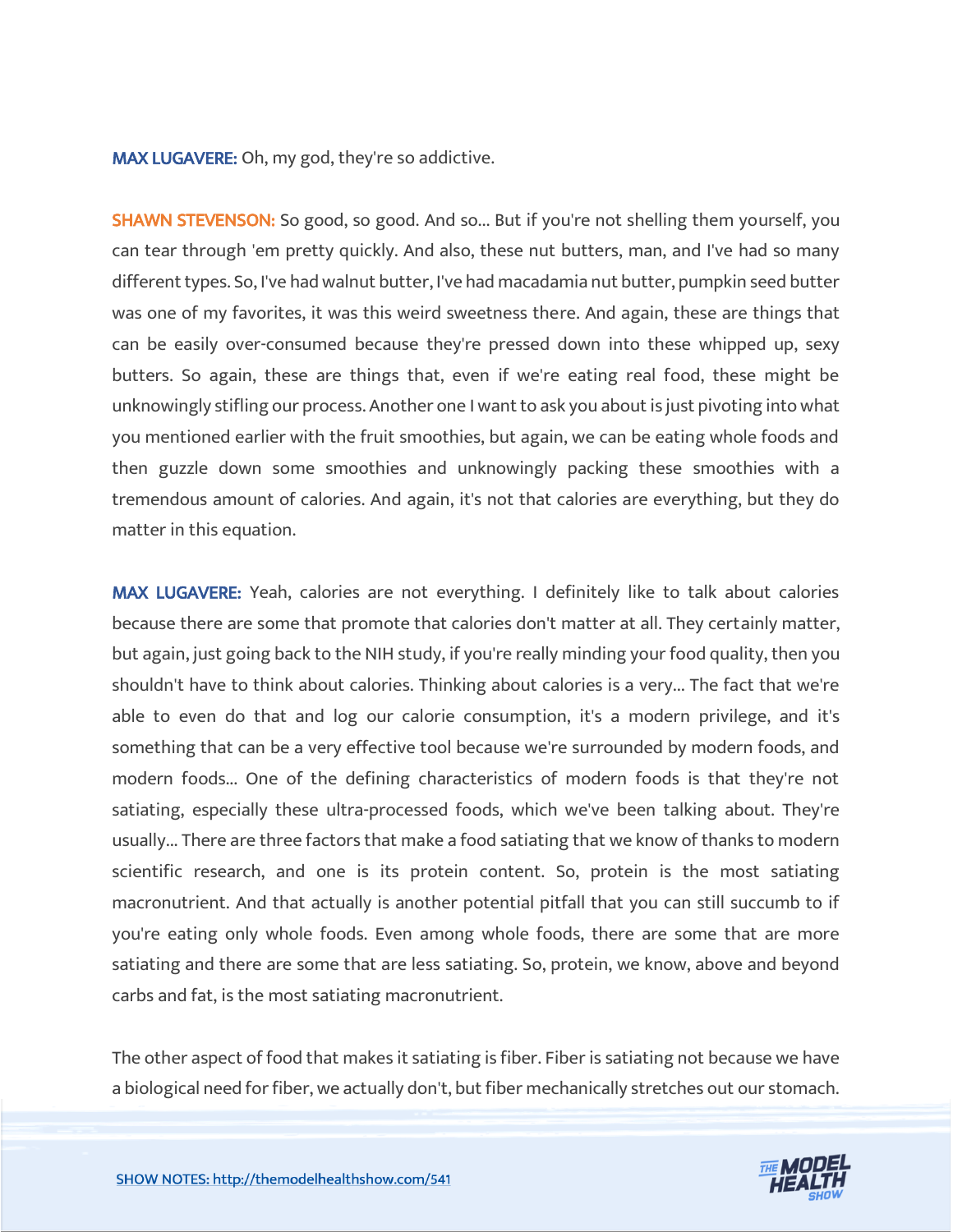So, we know that when our stomach is empty, it secretes a hormone called ghrelin, which makes us hungry, it's sort of referred to as the hunger hormone. And when our stomach stretches out, which fiber can certainly help do, because it absorbs water, and again, mechanically stretches out the stomach, it turns off the secretion of that hormone. And there's some lag time there, also, which is another reason why we want to slow down and enjoy our food, not guzzle it in the form of a smoothie.

So, protein, fiber, and then thirdly, water. And water is satiating for a number of reasons, I mentioned already that when water ceased to be available for one of our hunter-gathers, we would look for water elsewhere, we would look to get water in our food. But these are the three sort of defining characteristics, or the lack thereof, of ultra-processed foods. Ultraprocessed foods tend to be low in protein. This is a universal truth about ultra-processed foods. They tend to be high in some combination of carbs and fat, most tend to be high in both. Very low in protein. They also tend to be low in fiber, unless that fiber is added in. Usually, it's some synthetic form of some isolated fiber extract, which the FDA is investigating to see whether or not those isolated fiber extracts actually act like fiber. I have a feeling they don't, or at least not all of them, but they can also cause GI upset, like chicory root fiber, inulin, all that stuff. But generally speaking, ultra-processed foods, which are not very satiating at all, tend to be low in fiber, and they also tend to be dehydrated. And why do food manufacturers dehydrate ultraprocessed foods? Because it makes them shelf stable.

So those are the three features that you want to actually seek out if you're looking to be satiated by your food, which I think is... Which we all should be, because being satiated by our food is going to turn off those hunger mechanisms and not cause us to be packing on the fat. When that would have been useful for one of our ancestors in a time of increased food scarcity, but today, we live in a world of food abundance. 24 hours a day, we're surrounded by hyperpalatable, ultra-processed, completely not-satiating food. And so, I think bringing satiety back to the table, that's the secret sauce, the missing ingredient. But knowing those three variables and being able to manipulate them and seek them out in your diet should be very helpful, I think, for most people.

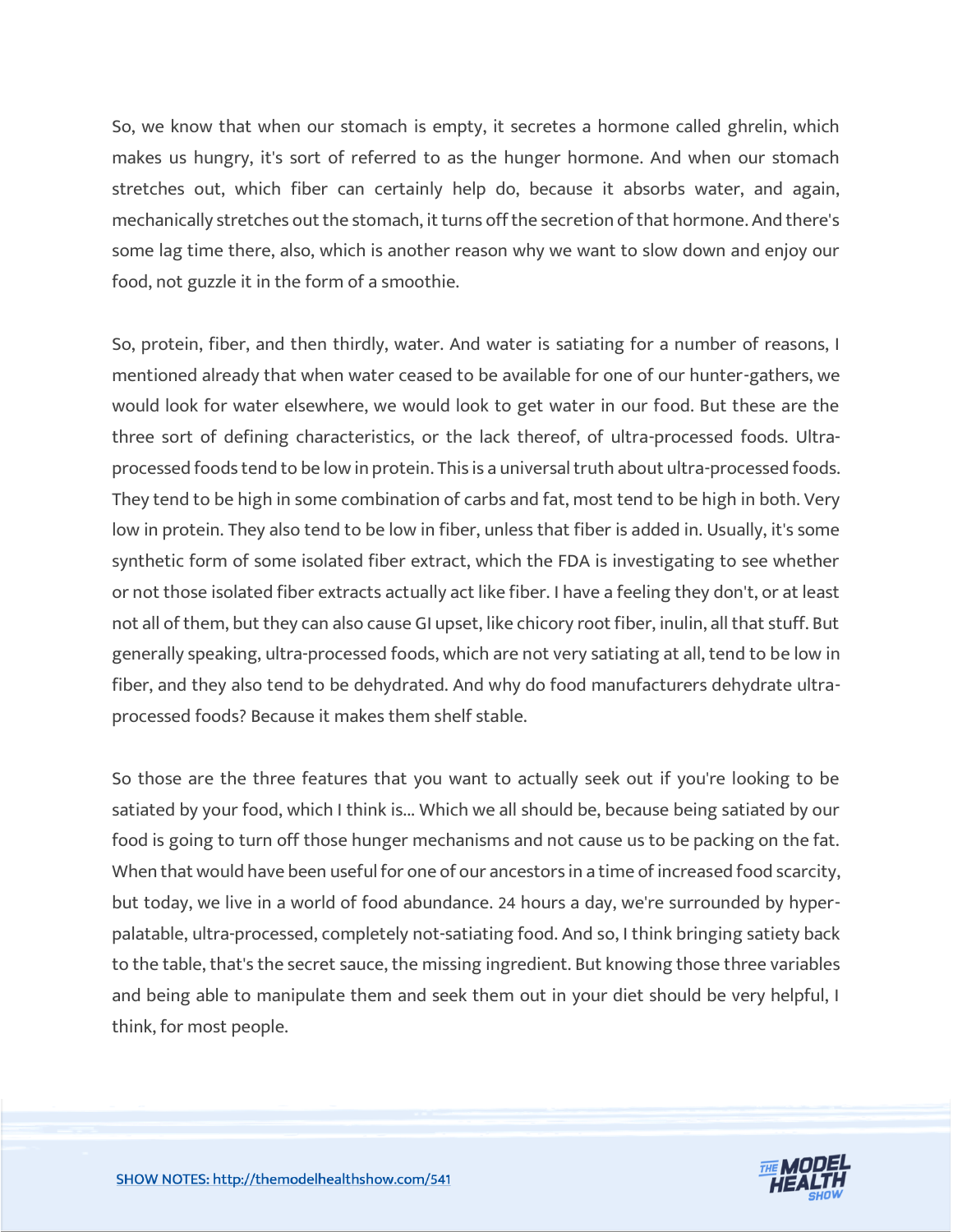**SHAWN STEVENSON:** Yeah, this has been very helpful already, and we were talking a little bit before we got started here with the show, we're living in a very strange and turbulent time right now as humanity, and obviously, our health is not in a good state. Is there anything that you feel is lacking in getting addressed or lacking in us being proactive and having the ability to actually do something about, right now, to fortify our health in the midst of these pandemic times?

MAX LUGAVERE: Yeah, it's such a good question. For one, I think the fact that so few people are talking about how much agency we actually have when it comes to our metabolic health, this is something that... We need to be able to look inward and cultivate our own body autonomy and resilience, and that's not going to come from some tool, or some pill, or some product that we get from the pharmacy, or our doctors, or our supermarket. It's something that we can all cultivate, but it's got to be... It requires a mindset shift, I think. It requires sometimes doing things that are a little uncomfortable. Some of the most effective resilience builders that I'm aware of are actually uncomfortable, and people tend to shy away from them. But whether it's intense exercise... I think a lot of people now, thankfully, know the value of exercise, but are they exercising as intensely as they need to stimulate adaptation in the body? So, dialing up the intensity in your workouts, I think, really important, cultivating resilience in terms of temperature, this is a major. I just had Wim Hof on my podcast, and he's such a great person to talk to.

He's so inspiring when it comes to really driving home the fact that you're not building resilience or grit by sitting on your couch. You got to get out there, get out into the world and expose yourself to things that... Whether it's ideas, temperatures, situations that are not necessarily the most comfortable. That is the best way to bolster resilience, and then we have what's called a spill-over effect. I wrote about this in my last book, The Genius Life, that we have what's called cross-adaptation, whereby fortifying our bodies and by building physical resilience, we actually help promote psychological grit, which is a fascinating concept, that you can act your way to greater mental resilience. And we live in a time now where so many of us are struggling to find mental resilience, whether it's the panic porn on the media or even in our own local ecosystems with our local governments. I think that people are struggling with

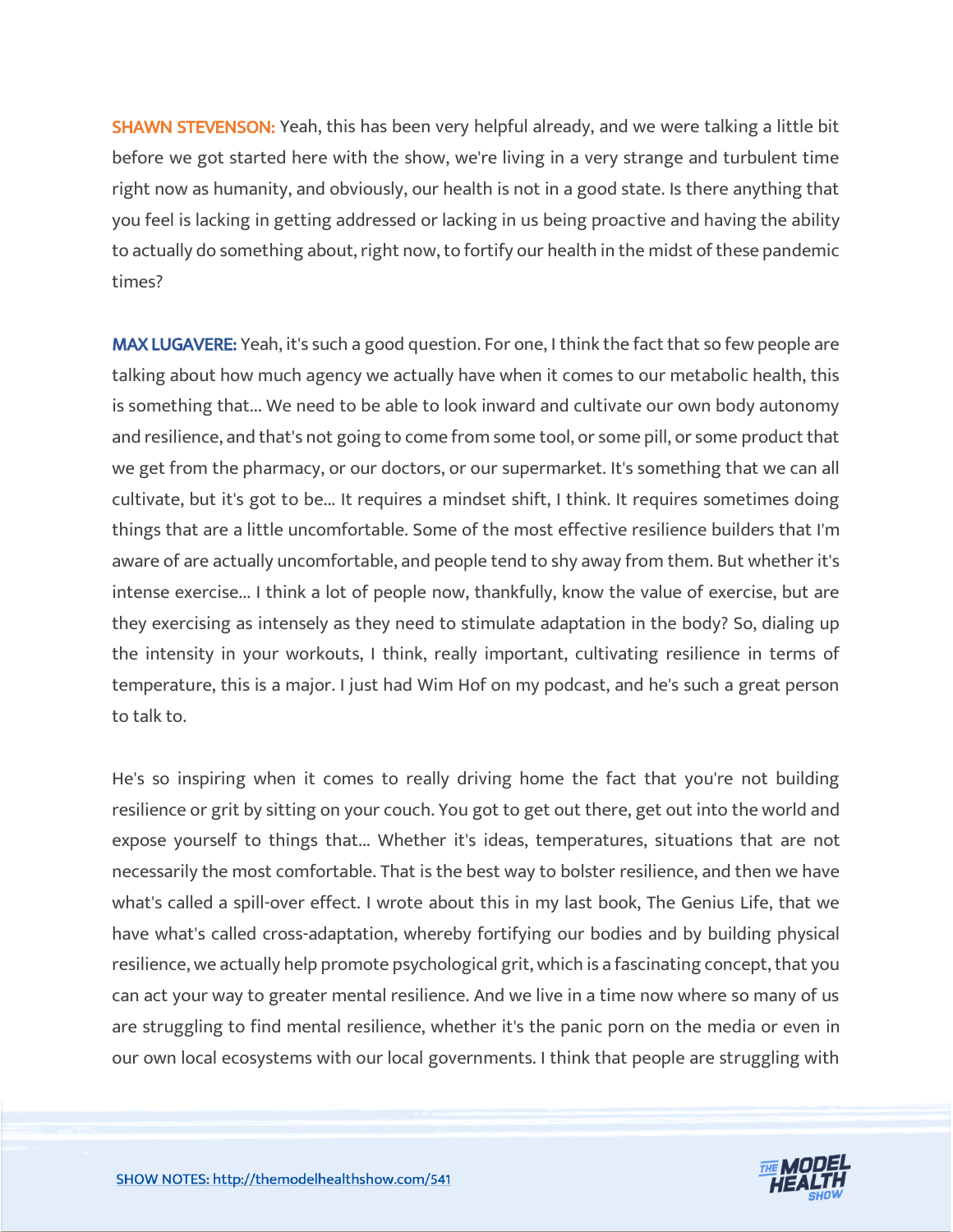anxiety, depression. Alcohol sales are up, unfortunately, today, so, I think these are all really important tools.

But again, your best biological self is going to come only once you get out of your comfort bubble and leave the comfort zone. And yeah, there are many ways to do that, a diversity of experiences, a diversity of exposure to a range of ideas and insights, even from a dietary sense. Diversity in terms of the nutrients that you ingest on a daily basis help to bolster your immune system, because you have your microbiota, your gut flora, the trillions of microorganisms that reside in your large intestine that are there essentially in part, to educate your immune system. So, if you're the kind of person who... I like to use the term, if you consume a 12-year-old boy diet, there's a lot of people that consume... They eat like 12-year-old boys and that diet doesn't seem to evolve as they get older, they just love basic, palatable, simple foods. You're not exposing the microbes in your large intestine to this diversity of plant compounds, some of which are actually toxic, and elicit a protective and strengthening process in the body. We call this hormesis. It's a hormetic effect, and so, dietary diversity is also crucially important.

So, there's a lot that people can do. Personal agency, I think, is something that... If you were listening to the news, you might get the sense that we don't have a lot of agency. I think people need to turn off the news. That's what I think. It's one of the best health boosters you can give yourself these days.

**SHAWN STEVENSON:** Facts. Man, Max, thank you so much for coming through and sharing your wisdom and your experience. Can you let everybody know where they can connect with you more, what you have going on in the world?

MAX LUGAVERE: Yeah, for sure. Thanks for the opportunity. So, I'm pretty active on Instagram @MaxLugavere, and I also host my own podcast called The Genius Life, but I'm really excited, I've got a cookbook coming out March, 2022. It's a two-in-one book, actually, it's a cookbook, we've got over 100 recipes in it that are super delicious, all gluten-free, dairy-free, generally low in carb, but using the most nutrient-dense, accessible low-cost foods on the planet. And then the first part of the book is actually a diet and lifestyle guide. So, you're getting two books

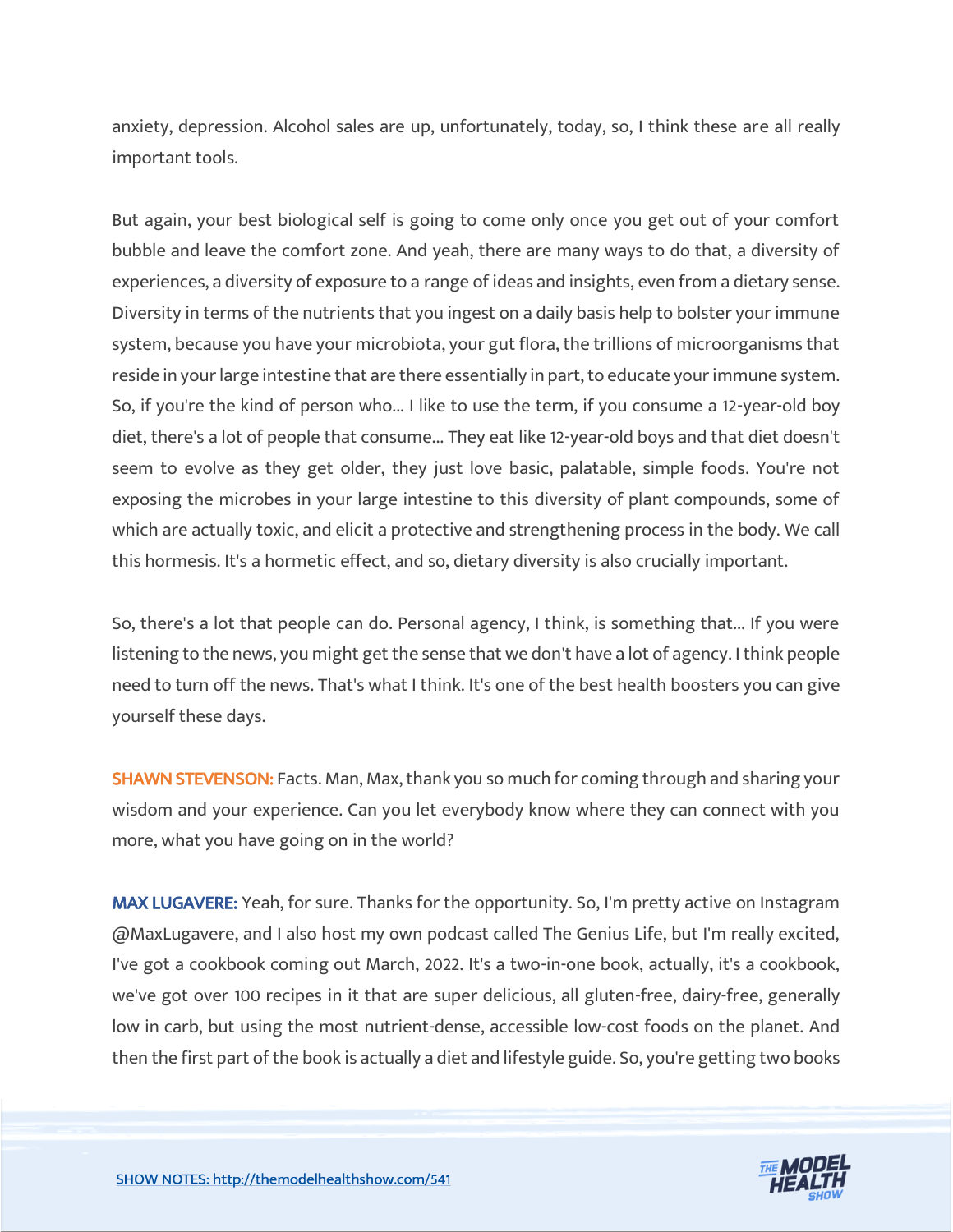in one, it's called Genius Kitchen, and it's available at geniuskitchenbook.com, so people can go and check that out and be super grateful for any support.

**SHAWN STEVENSON:** Perfect. My man, thank you so much for hanging out with us.

MAX LUGAVERE: Thank you, brother.

SHAWN STEVENSON: Awesome. Max Lugavere, everybody. Thank you so much for tuning into the show today. I hope you get a lot of value out of this. One of the greatest takeaways from this episode is that you have agency over your own health. You have agency over your own mind and your own body, and it's time that we start acting like it more than ever, and also reminding others that they, too, have agency over their own minds and bodies. Obviously, getting ourselves healthier opens the door, it opens the gateway, for us to truly see this in living color. It's more difficult to understand how powerful we actually are when we're not well, when we're not feeling well. A little secret here is that emotion can be changed by motion. Emotion can be invigorated by motion; this is why movement is so powerful. Max just dabbled on this a little bit here in this episode, but it's one of the most under-utilized but yet most clinically-proven tools that we have in this situation that we're in right now, to move ourselves out of this situation and far beyond. But the question is, are we taking advantage?

The other day I was driving down the highway and I realized that this institute is actually close to my house, I'm talking about Kaiser Permanente Medical Center, who did this massive metaanalysis tracking the exercise habits of nearly 50,000 COVID-19 patients. And it revealed some eye-opening evidence. After analyzing their exercise habits over the two years prior to the pandemic, it was revealed that people who were consistently inactive, who're not exercising, were almost three times more likely to die from COVID-19 than people who consistently exercised. Now again, this is an observational study, but it's something for us to take notice of. It's something for us... It should be perking up our antennas, we should be like Mantis on Guardians of the Galaxy, when we hear something like this and just like, "Oh, wow." But we know this already. We already know this within our hearts. We know that our genes expect us to move, our immune system expects us to move, our cardiovascular system expects us to [move, our endocrine system, our nervous system, expects us to move if we](https://themodelhealthshow.com/podcasts/max-lugavere-metabollic-chaos/)'[re not doing that.](https://themodelhealthshow.com/podcasts/max-lugavere-metabollic-chaos/)